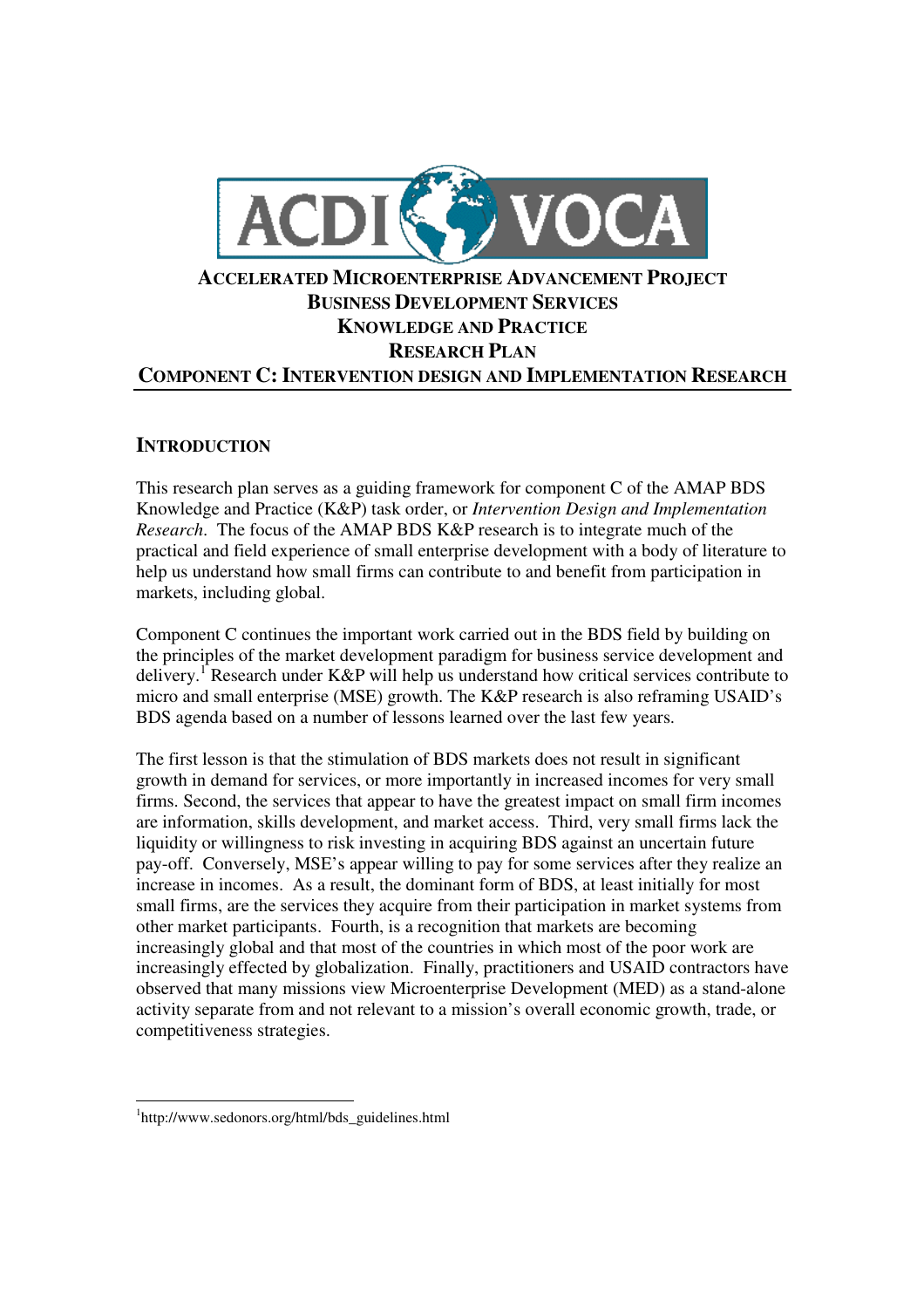Recognizing the above, the AMAP K&P team seeks to identify effective strategies that enable small firms to acquire information, knowledge, skills and access to more lucrative markets from their participation in market systems. The most notable shift under AMAP BDS is a move away from the development of service markets towards increasing small firm participation in productive markets. While service markets are important, these markets are more likely to emerge as MSEs gain access to information, skills, knowledge and markets in which they earn more income. BDS in this context refers to the range of services required by small firms to effectively participate in productive markets, contribute to scale efficiencies, reduce transaction costs and benefit from external economies.

This document serves as a blueprint for research collaboration between the three AMAP BDS consortia. The collaboration is organized around a number of shared components, including a vision, research objectives, conceptual framework, and core hypotheses. In addition, the research plan incorporates structural elements to coordinate the work of the consortia members. This document presents an approach and strategy for an unprecedented level of cooperation between implementing consortia. The intent is to develop products that draw on the unique competitive advantage of each consortia, minimize redundancy of each consortium's contributions, and ensure that at the end of the K&P activity critical questions were adequately addressed with no gaps.

The research under component C will also be coordinated with the research under component A, the *Clients and Markets Research.* The relationship between components A and C is described below.

## **KNOWLEDGE AND PRACTICE VISION STATEMENT**

The overall vision for the AMAP BDS Knowledge and Practice project is to promote the development of micro and small enterprises (MSEs) and to increase their participation in productive economic sectors at the local, regional, national, and/or global levels:

AMAP BDS is about creating wealth in poor communities and promoting economic growth by sustainably linking large numbers of MSEs into productive markets.

## **COMPONENT C AND A COMBINED OBJECTIVE**

The combined vision of components A and C is an increase in mission and practitioner programs that successfully enable the largest possible number of MSE's…

…to develop their businesses and contribute to and benefit from their participation in competitive markets.

ACDI/VOCA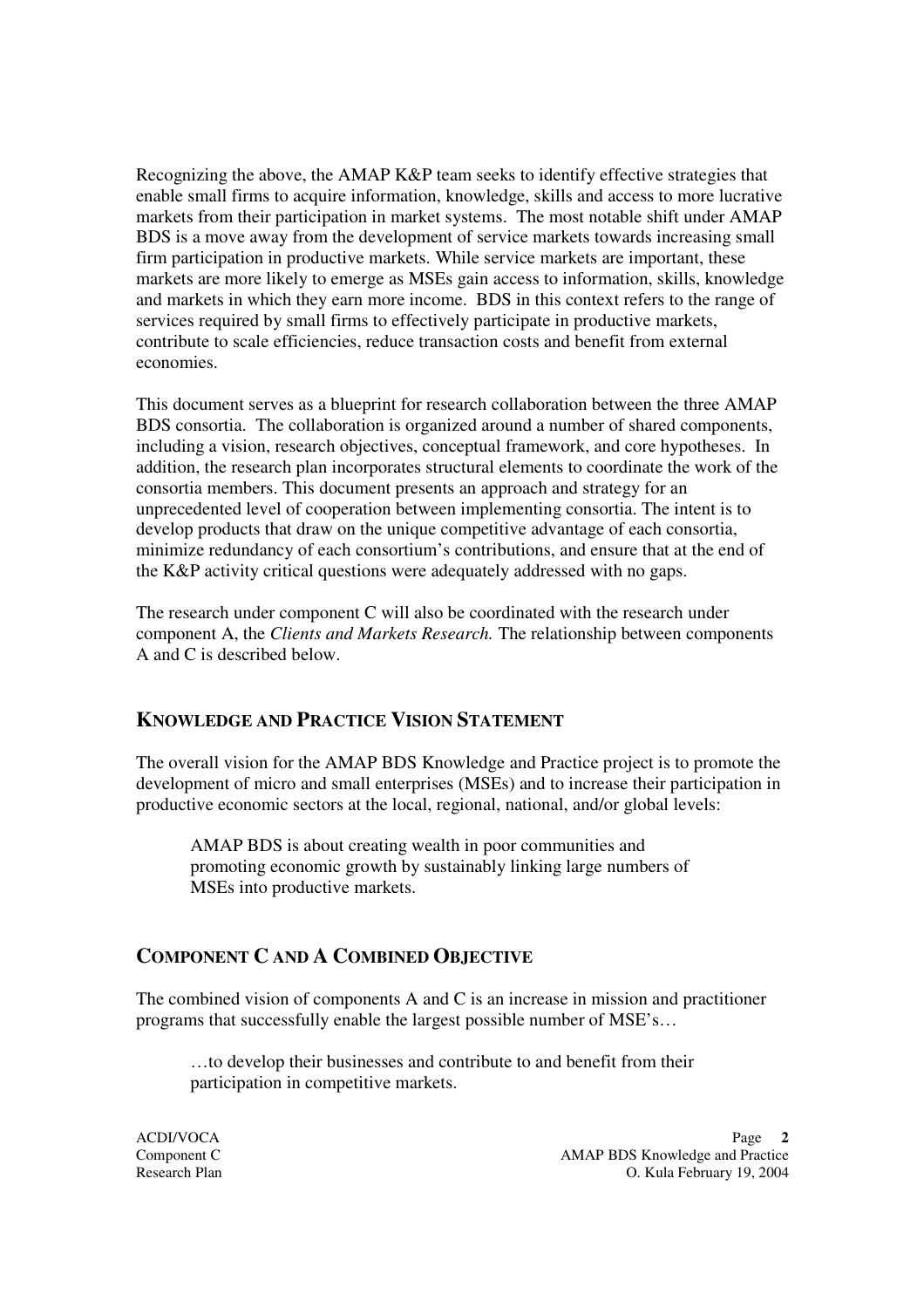### **THE RELATIONSHIP BETWEEN COMPONENT A AND C**

Components A and C are closely linked and to some extent the line of separation between the two is arbitrary. The jagged lines in the circle in the figure below illustrate that the boundary between the research agenda identified in component A and the agenda for component C are somewhat arbitrary, but taken together components A and C constitute a holistic approach to addressing the challenges and discovering the wealth creating opportunities for MSE's through private sector approaches.

The focus of Knowledge and Practice component A, "Clients and Markets," is on MSE owners and the decisions they make about developing their businesses and linking into broader markets.

The focus of component C is on lead entities, and the market channels, subsectors, value chains and industries in which they participate, and on supporting firms and industries operating within industry clusters. Lead entities in this context are defined as those firms, or other groups such as associations, to whom MSEs sell their products and from whom they receive a wide range of business services including coaching, market access, information, technology and inputs. In this division of research between components the image of two



interlocking hands is useful. Component A will look at a range of factors—including risk, transaction costs, and the cost of and access to capital—as a set hypotheses affecting the conditions under which MSEs can favorably enter into relationships with other firms in value chains, subsectors and clusters. Component A research covers factors that influence MSE's willingness to reach out for new opportunities.

Component C research includes lead-firm and market-system dynamics, to be described in more detail below. Component C research proposes to improve our understanding of the conditions under which MSEs are willing to enter new markets and how missions can influence MSE market behavior.

The figure below illustrates the respective unit of measurement that will be covered under components A and C.

ACDI/VOCA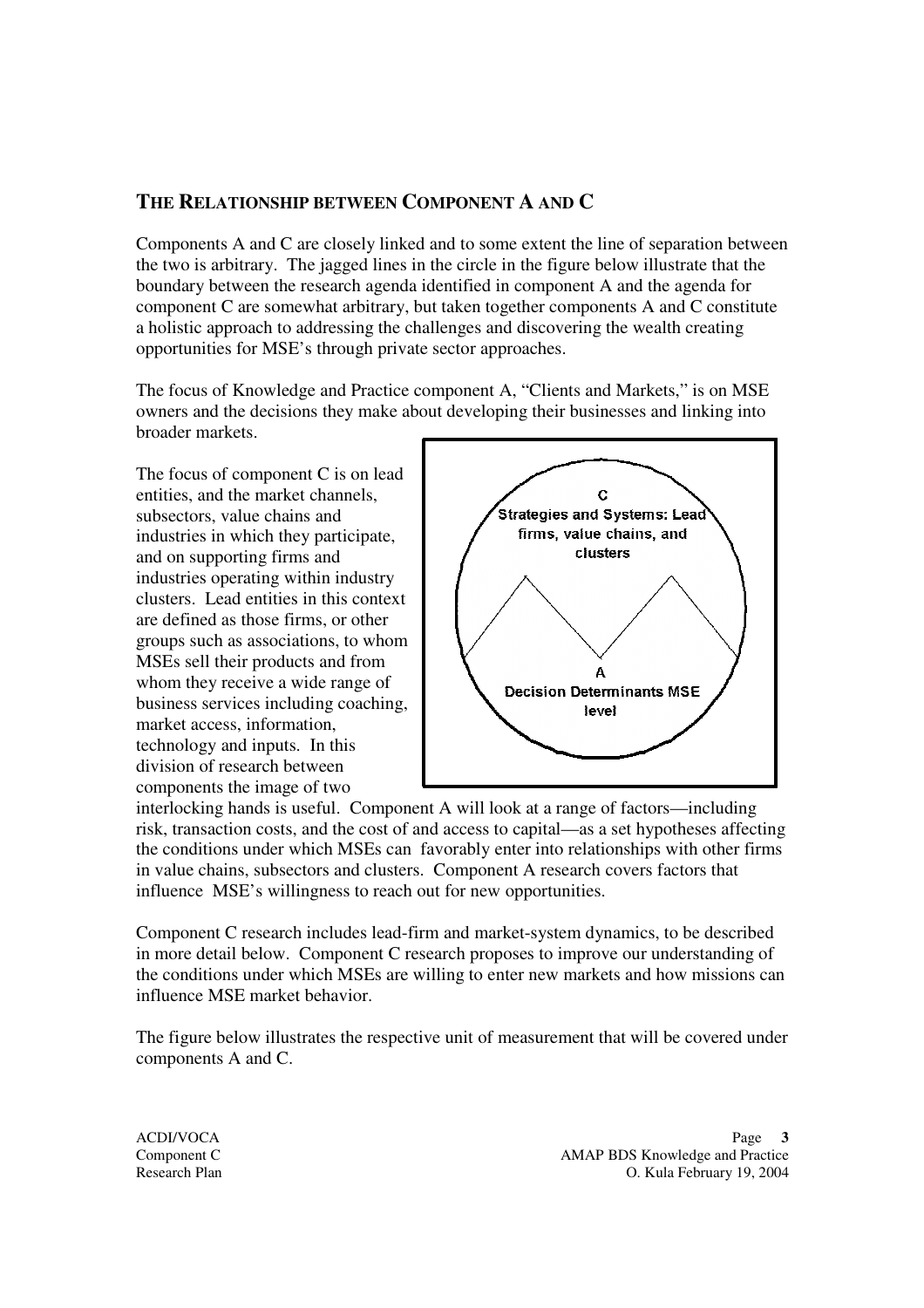

Components A and C are also closely linked from a management perspective. This link will ensure that the research agendas for the two components are complementary and inclusive, and permit LOE for all three consortia to be treated as pools from which each consortium can draw on to implement activities in support of both or either component.

# **COMPONENT C: RESEARCH OBJECTIVES**

Three research objectives have been established for component C and are listed below.

**1. Ensure USAID mission and implementing partners' participation in, contribution to, and benefit from the research process.** The three consortia led by ACDI/VOCA, DAI and the Louis Berger Group (LBG) actively collaborated in the design and production of the research plans for each of the four thematic components under K&P. The consortia are committed to mission and implementing partner input into the planned research, and as such, have built into the plans a stocktaking of mission needs and wants, field surveys of current practice, and ongoing dissemination of research results to feed mission programs.

ACDI/VOCA Component C **Component C** AMAP BDS Knowledge and Practice Research Plan O. Kula February 19, 2004 **4** Objective 1 serves as a reality check for the research agenda. It is not linked to any of the research hypotheses; rather, it serves to ensure that the research agenda is responsive to the field. Objective 1 seeks to establish a responsiveness circle with USAID missions as the starting and ending point. Intervention design and implementation is predominantly carried out by field missions and their implementing partners (contractors and grantees). Missions through a stocktaking exercise will feed and shape the research agenda. All the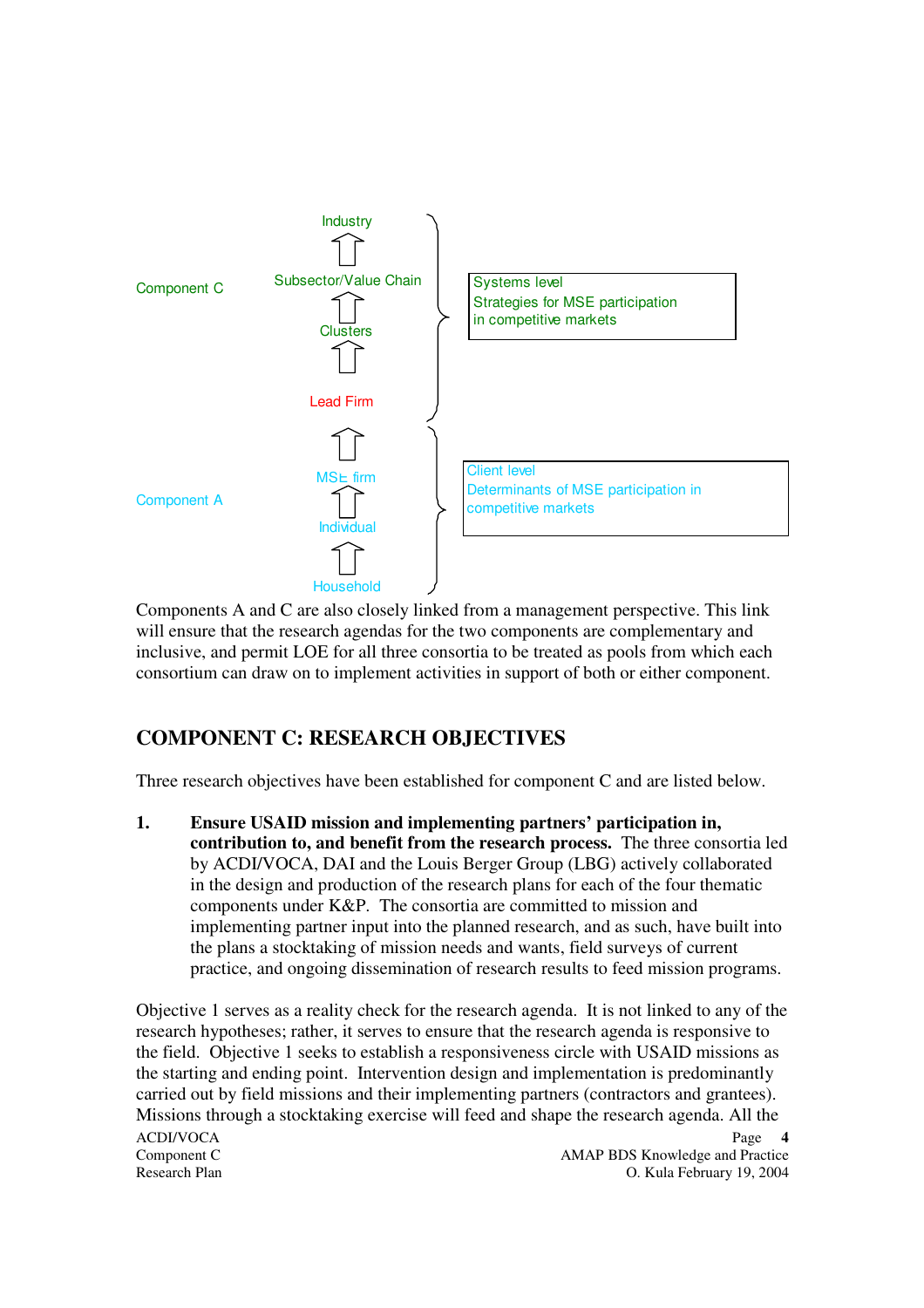components in K&P need to link, through an iterative process, the needs, experience, and expectations of mission program personnel and implementing partners. Input and feedback from these two groups is critical to making the research program relevant and to ensuring that research funded by the microenterprise office leads to more mission responsive interventions that benefit the poor.

**2. Identify strategies and interventions that enhance MSE participation in productive markets (subsectors, industries and value chains).** In what kinds of industries and markets are there opportunities that MSE's can take advantage of? Under what conditions does the integration of MSEs into an industry contribute to real economic growth? Is agriculture different than industry? Are there factors that favor MSE participation while larger or lead entities in the industry resist? Under this objective we will exploring more effective strategies to understand the limits and domains where the barriers to MSE participation are too high or the benefit inadequate for many MSE's to benefit.

Objective 2 incorporates the notion that MSE's are not necessarily a 'good fit' for all markets. Markets are dynamic, and many are rapidly integrating and pushing the microand household enterprise out. This is a characteristic of many global value chains. At the same time there appear to be a number of sectors in which MSEs can and do make important contributions. What can we learn about these examples? How can we expand upon them?

**3. Identify strategies and interventions that increase MSE share of rents 2 within a value chain.** These include innovations such as branding strategies, and the creation of social capital through, for example, formation of groups to achieve transaction cost economies and mitigate risk. This objective will also include research into global, regional, national and local value chains; and MSE's isolated from competitive markets as a result of discrimination, disease, or conflict. What services are necessary for rent building to occur lower in the value chain? What skills and behaviors are necessary for the development of innovation and interfirm cooperation? What is the role of inter-firm cooperation? How can donor interventions help overcome barriers to inter-firm cooperation?

Objective 3 research will incorporate a wide array of intra and inter-firm strategies to increase rents. Rents in buyer-driven global value chains tend to be concentrated at the top. What strategies are available to push or pull rents farther down and to where participating MSE's can benefit? In what sectors, industries and value chains is this possible? In this context, it is very important for USAID country counterparts who are focused on economic growth to understand the dynamics of how and where value is created within value chains and how rents through innovation and branding can be kept in

<sup>2</sup> Rents in this context are defined as all payments to inputs and products above the minimum required to make those inputs and products available to the industry or market. *Mansfield, Edwin, Microeconomics, Theory and Applications, 1982.*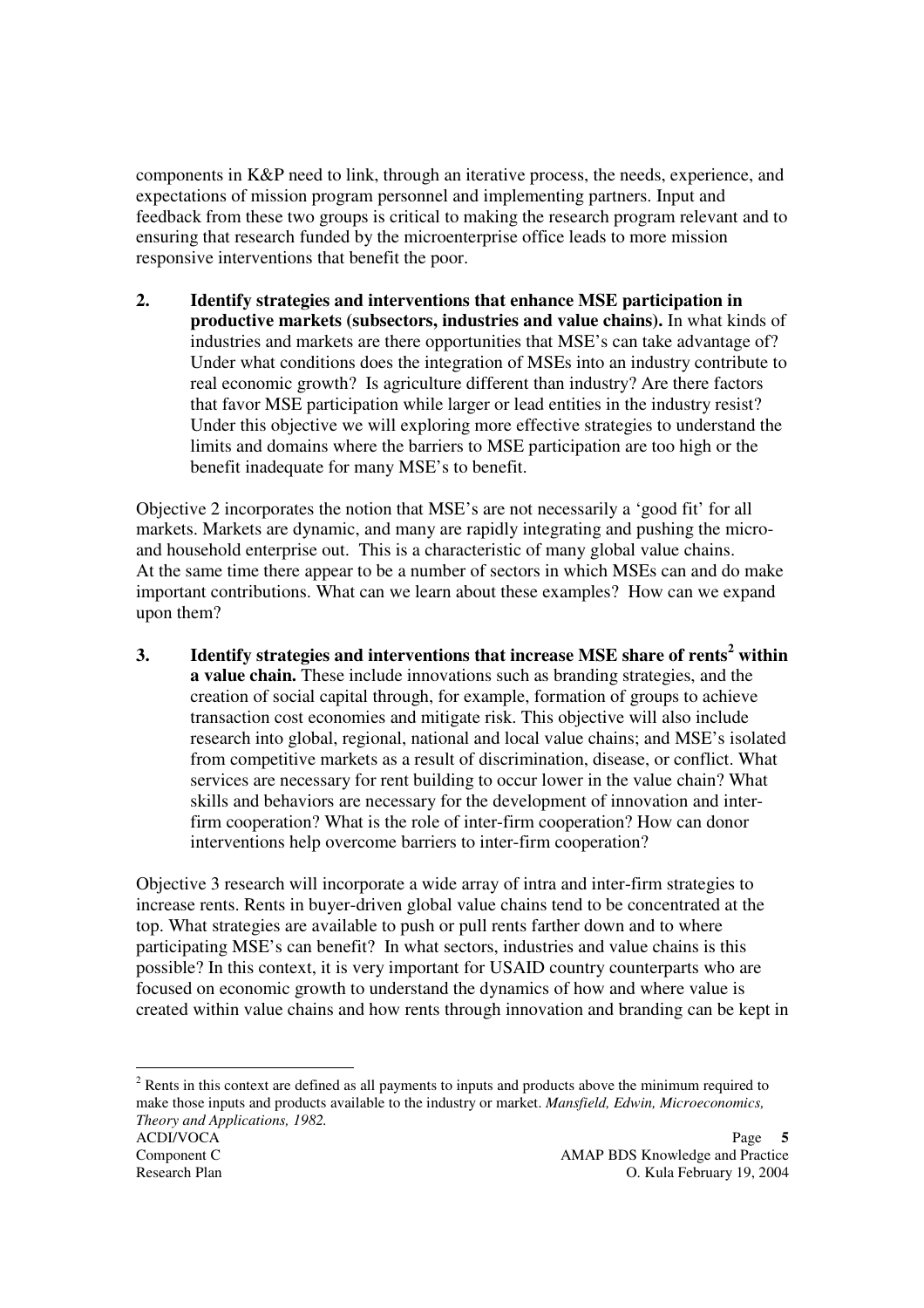the LDC in question. Research in this area will answer questions about rents within sectors and value chains without limiting itself just to MSE's.

# **OPERATING ASSUMPTIONS**

The following set of operating assumptions guides the component C research agenda:

- *The research agenda is hypothesis- rather than activity-driven.* Activities proposed by each of the consortia were not based on the hypotheses identified in this research plan and therefore may no longer be a priority. All three consortia may need to refine, revise and or reject parts of their activities proposed in their respective K&P proposals so that all activities respond to the guiding hypotheses in this plan. The refinement of activities is an intermediate product scheduled for early in year one of this research plan.
- *This research plan is hypothesis- not budget-driven.* The plan lays out a process for developing comprehensive and collaborative research. The number of activities proposed and countries selected is greater than what can be implemented under the current K&P budget. Actual implementation of activities proposed in this plan and the corresponding work plan, will either be limited through a process of establishing prioritized criteria developed by the consortia through input from the microenterprise office or funded through buy-ins from other funding sources.
- *Level of effort (LOE) for each consortium remains the same as contracted across but not within components.* While each consortium may be asked to revise or replace currently budgeted activities with activities that respond more closely to the research plan, each consortium will maintain the same total level of effort for Knowledge and Practice. LOE between components is fungible.
- *Complementary activities included in multiple components may be consolidated to free up resources for core activities in Components A, B, C, and D.* As an illustration, there is a mission stocktaking exercise proposed for Components B and D. The consortia agree that it makes more sense to do a single stocktaking activity that includes all the key questions to ask mission staff, rather than conducting twothree separate stocktaking activities. A stocktaking exercise plan is included in this research plan. This exercise may be carried out under components A, B or C.
- *The component C 'team' encompasses the three AMAP BDS consortia and the Microenterprise Office staff.* The term *team* is used at several points in this plan. The term best describes the collaborative nature of the working relationship that is essential to ensuring quality product. Where appropriate consortia leaders will invite subcontractors to participate in strategic planning and intermediate product development discussions. This decision will be made by consortia leaders.

ACDI/VOCA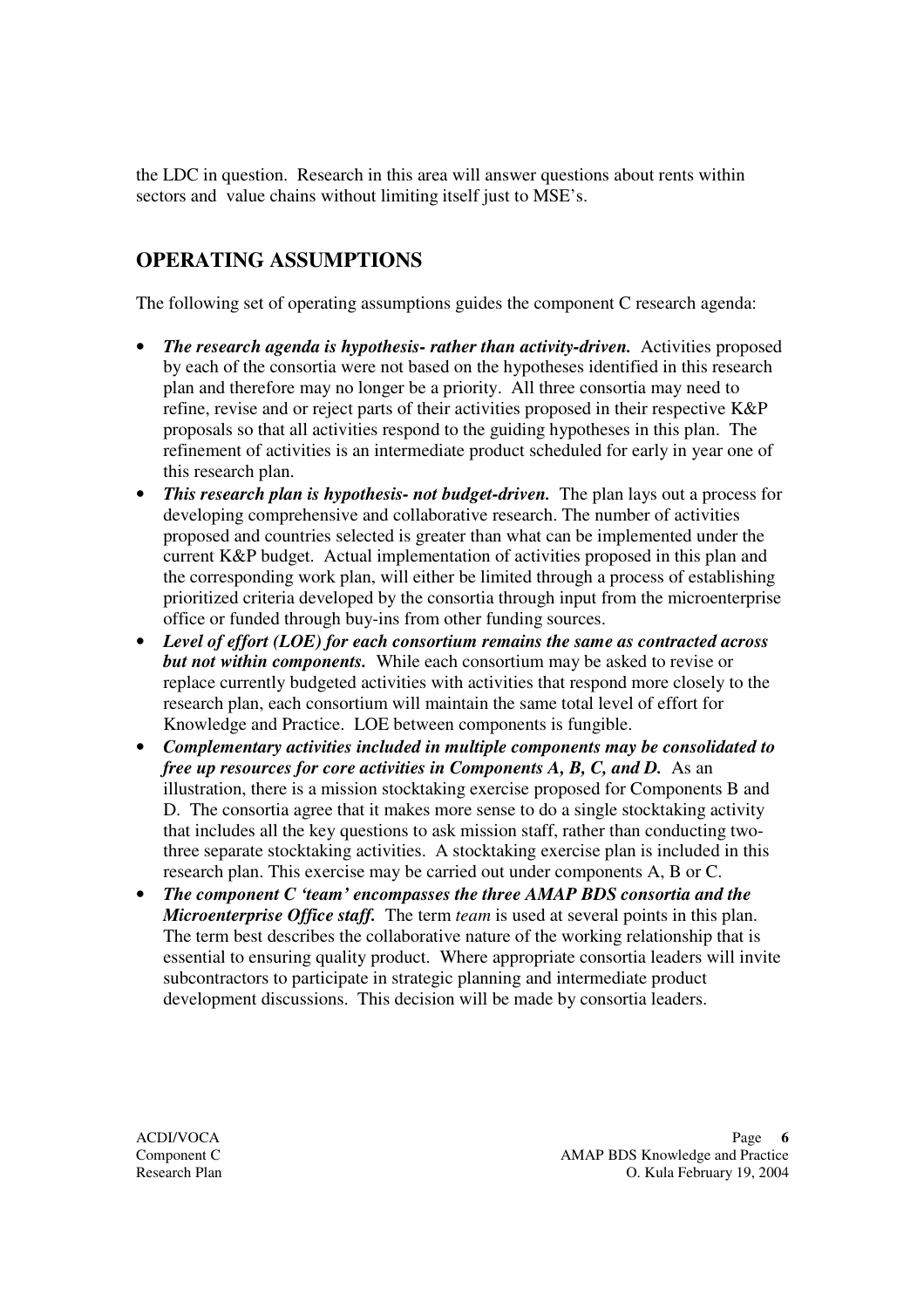# **CONCEPTUAL FRAMEWORK**

The research under components A and C will focus on systems and strategies that determine whether and how much opportunity exists or can be promoted for MSEs in particular markets or value chains. The end products of component A and C research are improved strategies and tools for the design of USAID programs in which economic growth plays a role. The development of these end products is expected to result in a realization of AMAP BDS's vision:

#### **"… creating wealth in poor communities and promoting economic growth through sustainable linkages of large numbers of MSEs into productive value chains."**

Conceptually the link between the research plan and component A and C research is illustrated by the diagram below. Research objectives feed the development of hypotheses. Hypotheses are cast in the context of potential mission strategies. Hypotheses drive the research. Component A and C research is complementary and together represent an integrated response to questions about how industries grow, how wealth is created within them, and under what conditions MSE's contribute to and benefit from industry growth. Components A and C research will result either in improved intervention design strategies, or modifications of market assessment tools which in turn will result in improved intervention design. The result of improved design at the mission level is expected to be greater programmatic success towards the AMAP BDS vision: wealth creation in poor communities.



The research conducted under components A and C is also expected to complement and enrich activities carried out under the other AMAP programmatic components: financial services and enabling environment, and other activities led by USAID/EGAT. AMAP Knowledge Management contractors will ensure coordination and dissemination of crosscutting research. In a more limited context, ACDI/VOCA will be working with the AMAP financial services contractors to carry out research in the area of BDS and financial services linkages.

# **METHODOLOGY**

ACDI/VOCA Component C **Component C** AMAP BDS Knowledge and Practice Research Plan O. Kula February 19, 2004 **7** Members of all three AMAP BDS consortia will carry out component C research. As component leader for Components A and C, ACDI/VOCA appreciates that this multi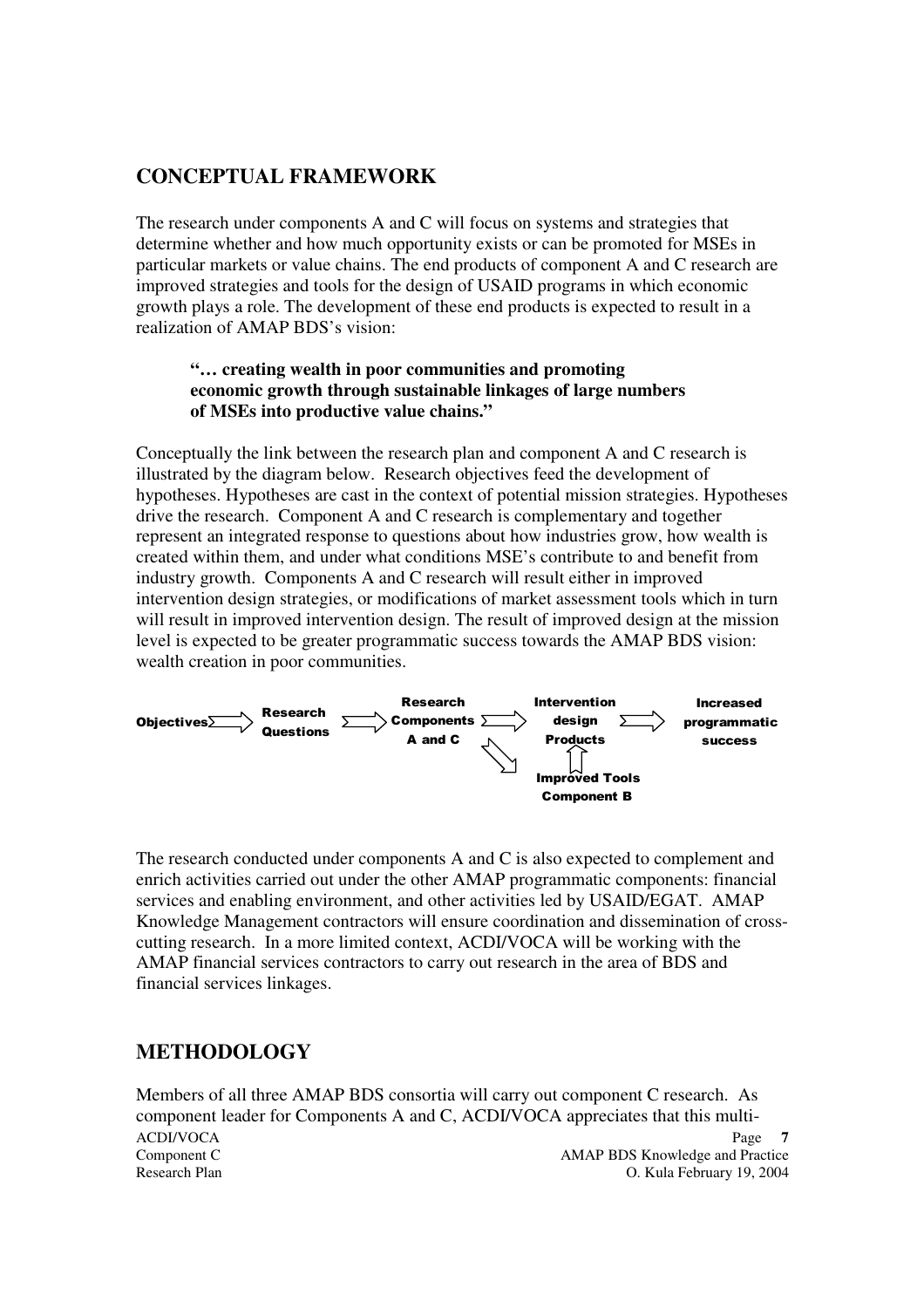consortia approach requires a process methodology and a product methodology. The research process is very important for components A and C because multiple consortia are contributing to the same learning agenda and in many cases to the same product(s). The process methodology or approach serves as the umbrella for the execution of the research activities that the component teams will carry out.

### *Process Methodology*

ACDI/VOCA as component leader is responsible for products and deliverables under Components A and C. Successful coordination of research activities and deliverables requires a high degree of transparency and participation by all consortia members and where relevant their subcontractors. The high degree to which components A and C complement one another requires an equally high degree of coordination between the two components. It also requires that each consortium have a sense of ownership of the research agenda and the products to ensure that all the deliverables are of the highest quality. As research activities are carried out, lessons learned should be used to create an iterative process to assess and if necessary, modify the research agenda. This will require relatively rapid dissemination of lessons learned, often before the final products are submitted for review, to team members. Finally the research process needs to be responsive to field missions.

Given the above, ACDI/VOCA proposes a process methodology with the following characteristics.

• *Transparency* will be maintained through the following: e-mail groups ensuring that all consortia members are included in process discussions; the ACDI/VOCA component A and C toolbox. The toolbox allows all consortia members and MD staff to access information, works in progress and intermediate products on the ACDI/VOCA AMAP BDS components A and C intranet site; planning and implementation meetings and workshops on an as needed basis.

• *Component Linkages* There are a number of activities which have relevance for both components. These include stocktaking activities and a number of case studies. The component managers, Elizabeth Dunn (A) and Olaf Kula (C), will work closely together through email and telephone and face to face meetings to ensure a comprehensive research agenda while avoiding duplication or imprudent use of scarce resources.

ACDI/VOCA Component C **Component C** AMAP BDS Knowledge and Practice Research Plan O. Kula February 19, 2004 **8** • *Developing a common sense of ownership* Successful implementation of a research agenda implemented by members of multiple consortia requires a high level of cooperation and communication between consortia members. Maintaining a high level of cooperation requires that all consortia feel equally committed to generating and delivering the highest quality product for all activities undertaken under this research agenda. ACDI/VOCA component A and C leaders have assigned intermediate leadership responsibilities to each consortium. For component C, each consortia will designate one person who will function on the Component C core team. The Component C core team will be included in, and advise any actions that involve amending the research plan,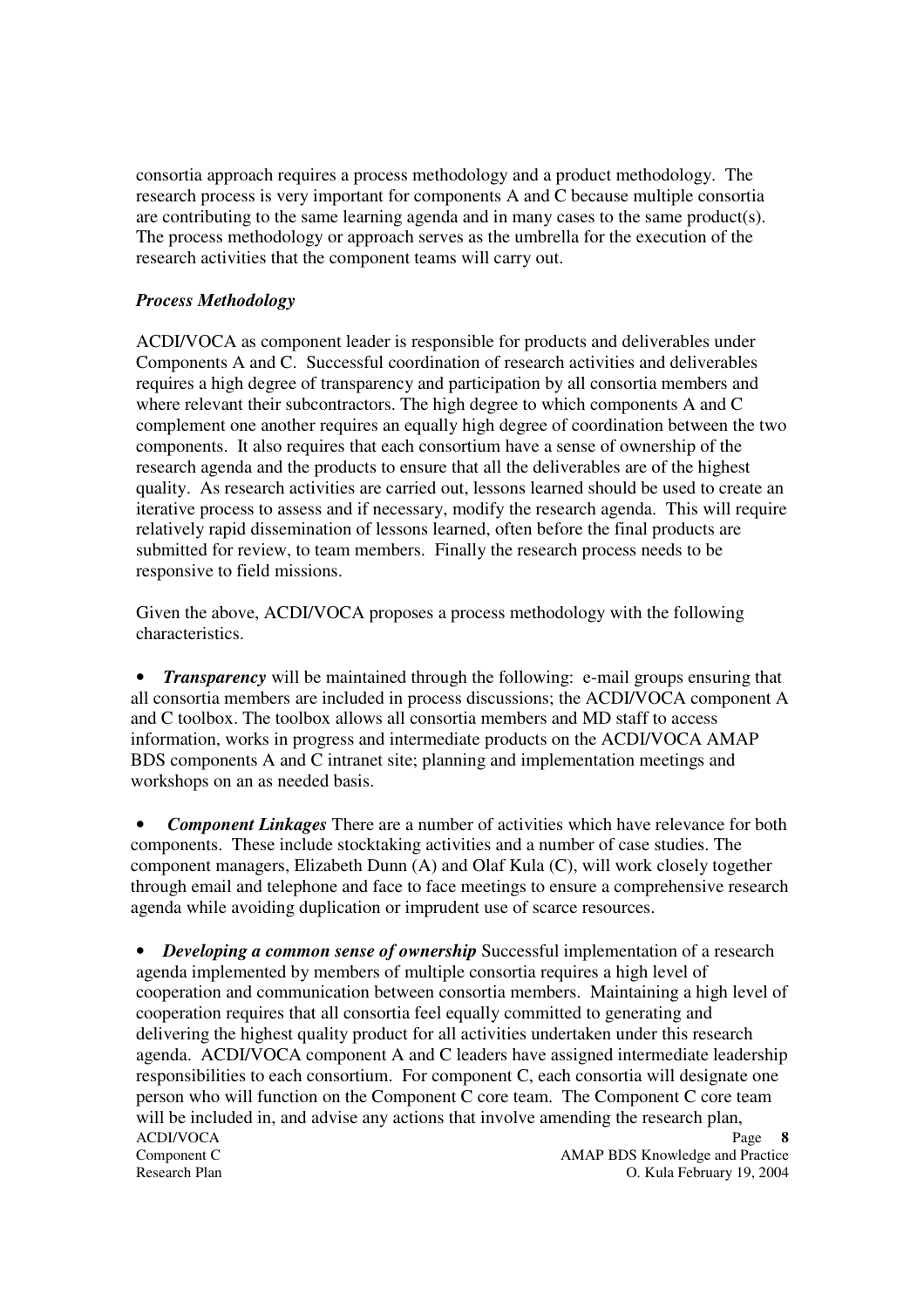activities to be carried out under the research plan, and activities that will be implemented by more than one consortia. Each consortia member shall allocate adequate LOE to ensure the coordination and quality control of the tasks under their respective product groups. A representative from the microenterprise office will serve on the core team and inform the team of any new tasks to be carried out under AMAP BDS that contribute significantly to the Component C research agenda *and* are to be funded from a consortia member's K&P budget. The estimated marginal LOE for the core group to function is two days per person per quarter (eight days/yr).

In addition to the core team, an advisory group will support and advise the research agenda for component C. The advisory group is composed of the core team; representatives of subcontractors responsible for carrying out activities and tasks under component C; Elizabeth Dunn, the component A manager; and outside commentators. Outside commentators are recognized leaders on issues related to the component C research agenda. The core team will determine whether the advisory group needs to meet annually or semi-annually and which members of the advisory group need attend.

• *An iterative research agenda* The establishment of intermediate products, periodic meetings of team (consortia and MD) members, and periodic review and refinement of the research hypotheses and activities all serve to create a flexible and iterative process for the management of the research agenda.

• *Mission responsive process* There are two ways to optimize the level to which the research agenda responds to mission needs. The first is a stock taking exercise of USAID missions. The second is the active promotion of mission buy-ins to complement limited K&P resources in order to carry out specific studies and assessments that respond to mission needs and complement the component research agenda.

#### *Product methodology*

Component C research will be carried out using the following process:

- 1. *Stocktaking* includes surveys, interviews and literature reviews to ground the team in what is already known at a given time and what we still need to learn. These stocktaking activities will occur early in the research implementation. Initial stocktaking activities will draw on the experience of MD, EGAT, and contractor staff to establish a partial list of mission priorities as communicated to the above group. Implementation of the stocktaking exercise will also coordinate with ongoing EGAT surveys. The result of this initial phase of the stock taking exercise will be used to further refine the research program. There will be follow-up stock taking exercises with missions to evaluate the utility of research products for missions during the second half of the K&P contract.
- 2. *Strategy papers* serve as guiding frameworks for the research under K&P and as such are expected to provide context for and direction to the remainder of K&P research. Strategy papers will be developed in year one and year two. They include an overall strategy paper that lays out a conceptual framework for new

ACDI/VOCA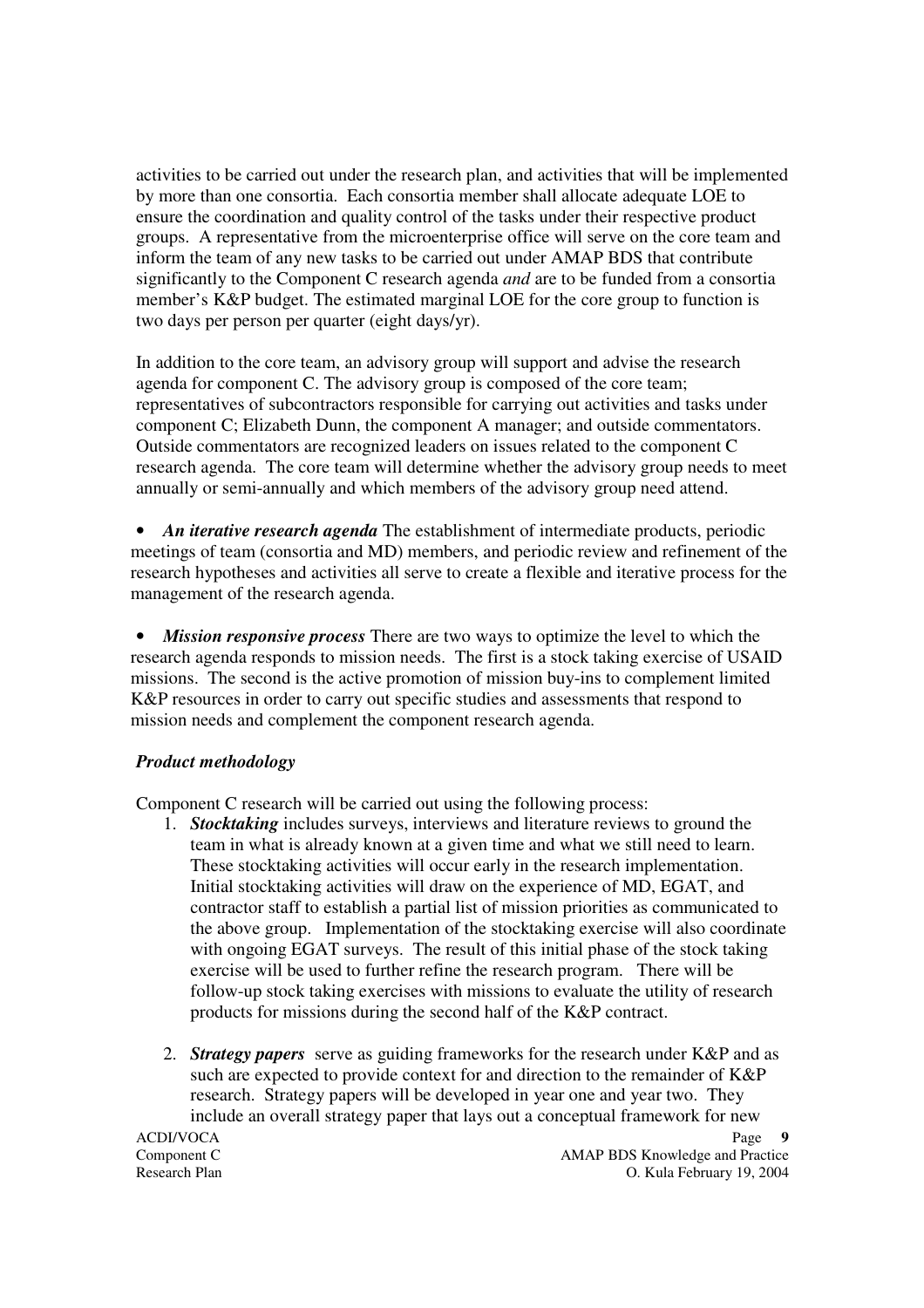directions in BDS. Additional strategy papers will be developed in thematic areas including trade, agribusiness, and competitiveness. An additional strategy paper may be developed for HIV/AIDS and natural resources management. Year two priorities and available funding will determine if and what additional strategy papers will be developed.

- 3. *Case studies* are an effective research tool because they provide users with richer detail about what works or does not in different environments and because case studies are less costly to conduct than quasi-experimental studies. Wherever possible, case studies will come from the analytic framework of the communication strategy component. Where possible Component A and C teams will work closely with the knowledge management (KM) teams(s) of the support services contractors. The AMAP communication strategy will identify the various audiences, key messages for these audiences, and products tailored to these audiences. Possible products include case studies, technical briefs, toolboxes, sample SOWs, mission briefs. If the KM team(s) of the support services contractor has not developed product frameworks in time for the development of case studies and other products under this research plan the BDS K&P team, with MD input, will develop provisional frameworks.
- 4. *Field research* includes two categories of activities. The first and principal form in terms of level of effort (LOE) is a process of information collection based on testable hypotheses collected in collaboration with USAID mission from firms currently or with the potential to participate in productive value chains, sectors and clusters. This research will draw substantively from sectors and clusters in which USAID missions are already working but will also collect and analyze information from industries and clusters where neither USAID nor any other donor is currently implementing any program but may in the future. The AMAP BDS K&P team will actively seek mission collaboration (buy-in) as a mechanism to increase the knowledge and research base beyond which the existing LOE under the K&P contract can cover. In addition to seeking mission buy-in for parts of the K&P research agenda, the AMAP BDS K&P team will identify missions where K&P research is likely to contribute strategically to new mission programs or modifications of existing ones.

The activities indicated in this plan may require more LOE to implement than the LOE currently allocated through work plans for each consortia's component C. Each consortia member may exercise use of their short term technical assistance funds from component G where there is a compelling justification.

In addition, quasi-experimental design may be carried out on a limited basis, given resource constraints, where a case study or comparative case study is not an appropriate tool to collect needed data.

5. *Dissemination* will occur at multiple points in the research process, including through components F. Training and G. STTA. Educating and training the

ACDI/VOCA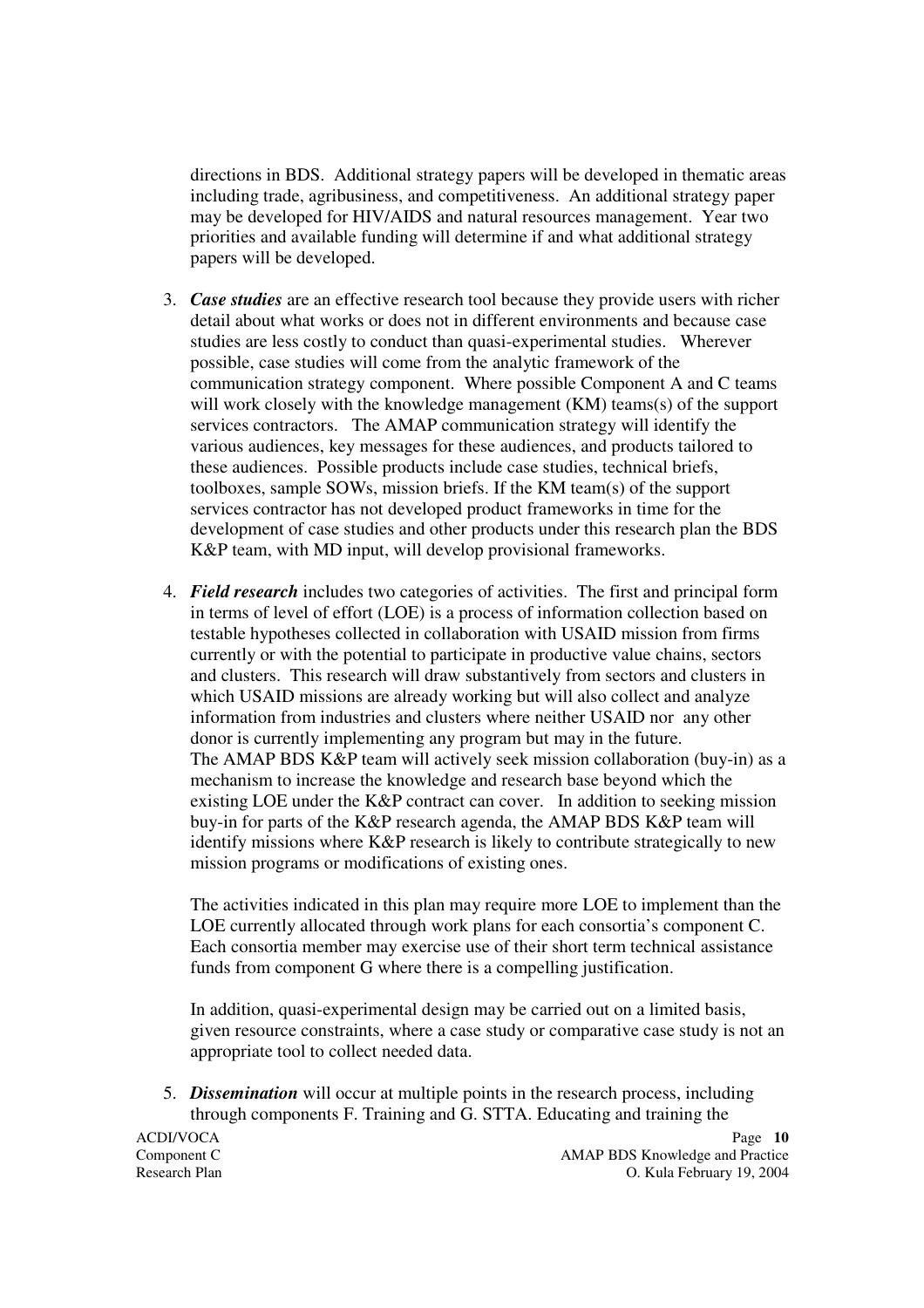consortia members will be a critical primary step to getting AMAP ideas disseminated to a larger, i.e., mission and implementing partner, audience. The ACDI/VOCA consortium will offer training-of-trainers-type modules over the life of K&P to consortia staff, USAID and other core team members. The establishment of intermediate and secondary products with their own dissemination schedule will also be an effective and efficient method to disseminate and get feedback on research activities.

6. *Conferences and workshops* will be used throughout K&P to vet ideas, introduce critical concepts, share findings and to quickly disseminate research results to an interested audience of consortia members, mission staff and practitioners.

# **HYPOTHESES**

The research agenda for component C will be governed by four levels of hypotheses, described below. While the hypothesis levels are fixed and will not change during the implementation of component C research, as specific research questions are answered new hypotheses will be identified. The research plan therefore is dynamic and will be modified as lessons are learned over the life of component C research.

The four levels of hypotheses listed below follow from and extend the research hypotheses under component A, which looks at the determinants of microenterprise owners' decision making and behavior. The hypotheses in component C extend the research to lead firms, defined as those with whom MSEs procure or delivery goods and services in value chains and/or service sectors, and the universe of participants in value chains and market systems.

This research plan seeks to limit an enormous potential set of interesting research topics to those that can result in improving mission and practitioner capacity to:

create wealth in poor communities and promoting economic growth by sustainably linking large numbers of MSEs into productive markets.

Each level of hypothesis is stated as a research question These questions shape the initial research agenda and proposed products. One of the first intermediate products for component C was the revision of the research agenda based on the first meeting of the advisory and core groups on January 8-9, 2004. This document reflects these revisions.

Finally, all of the following hypotheses explore potential programmatic interventions aimed at increasing growth and MSE wealth and subject to the principles of the BDS market development paradigm. These principles include such propositions as implementers should avoid market distortions, point of transaction subsidies, and direct and sustained provision of services particularly those that are private goods; identify private sector service providers wherever possible; and develop clear exit strategies that

ACDI/VOCA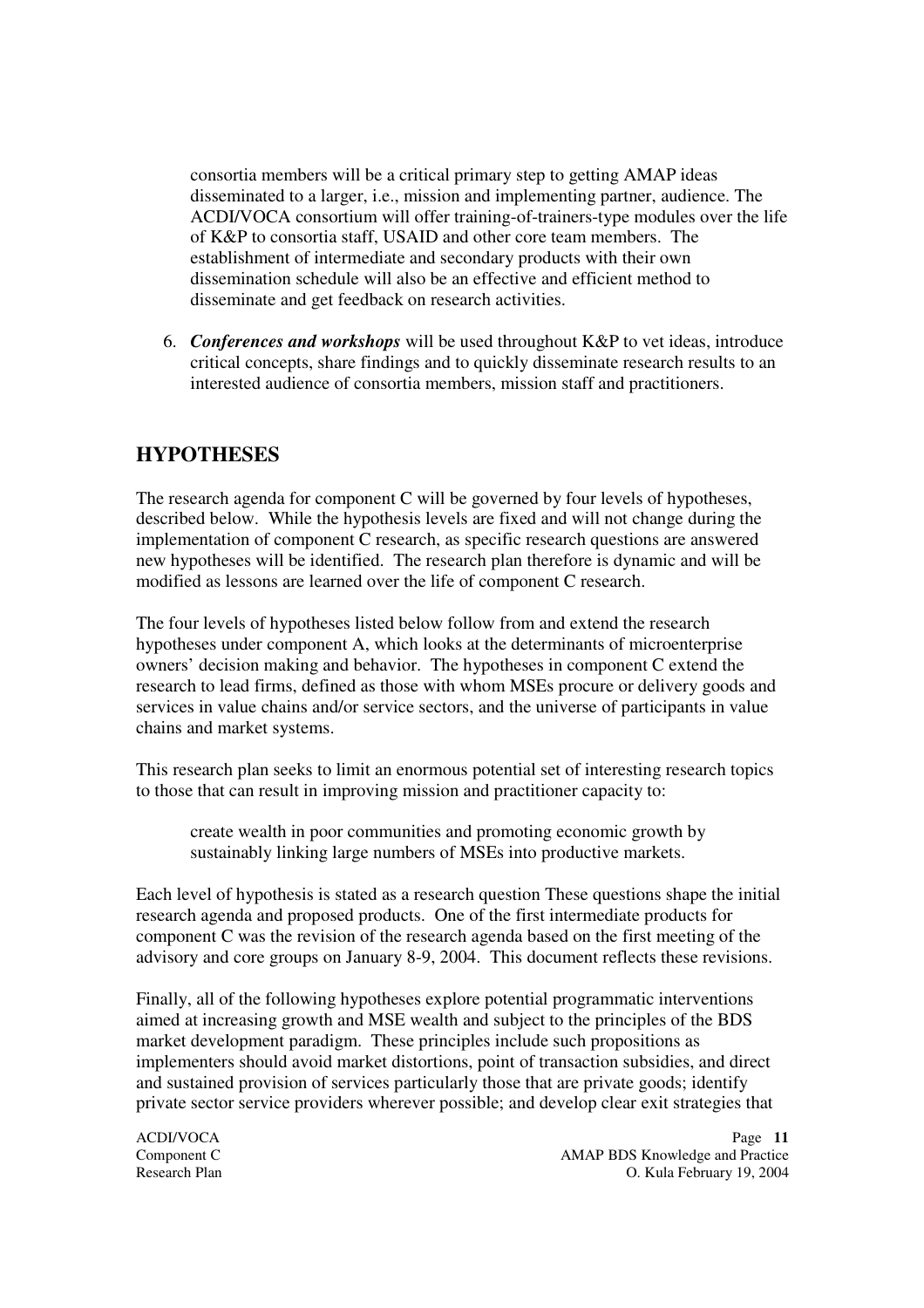allow benefits of interventions to continue after the removal of any direct or indirect subsidies.

## *1. Level One Hypothesis*

### **Key question: What are the factors and conditions that determine micro and small firms contributions to industry growth?**

We know that the following factors influence the level of MSE participation in markets.

- Enabling environment and macroeconomic factors
- Specialization
- Product differentiation including branding
- Seasonal production
- Economies of scale are low
- Buyer driven versus product driven supply chains
- Variation between local, regional, national, and global chains
- Product differentiation and branding strategies
- Cost and availability of capital

What is the implication of these factors for industry development and economic growth objectives? How can an understanding of how these factors affect the competitiveness of very small firms? How can practitioners and mission staff use this information to develop more effective economic development programs?

## *2. Level Two Hypothesis*

### **Key question: What are the factors and conditions that enable micro and small firms to benefit from participation in productive and/or growing industries?**

Research and field experience has identified the following factors as critical determinants of MSE's ability to benefit from participation in productive markets, industries and value chains.

- Product quality and marketing skills
- Product innovation strategies
- Inter-firm cooperation (vertically and horizontally)
- Collective organization (groups, associations, cooperatives)
- Acquisition of information, knowledge and skills
- Access to critical inputs (technology and capital)
- Branding strategies (where in the value chain does branding occur?)

How do MSE's acquire the elements needed to increase their share of market growth? How are the obstacles to acquiring inputs, skills, and market access overcome? How can factors that cause communities to be marginal to productive markets be overcome? What is the role of firm clusters in promoting micro- and small firm access to inputs skills and

ACDI/VOCA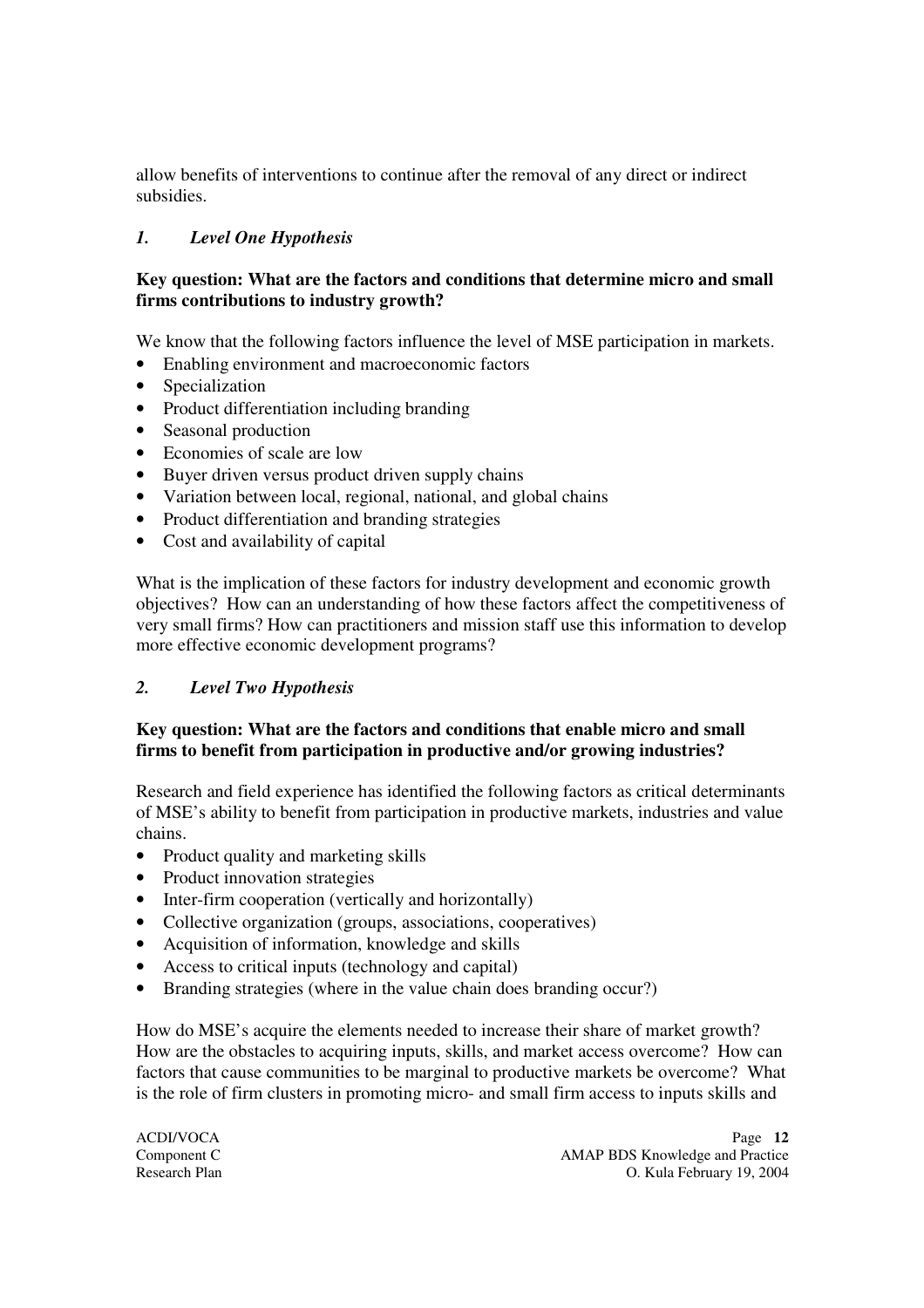markets? How can practitioners and mission staff use this information to develop more effective economic development programs?

## *3. Level Three Hypothesis*

**Key Question: What services and structures contribute to increased opportunities, growth, and profitability for MSE's… and are there innovative strategies for how very small firms access these services in clusters, value chains and market systems?**

- Access to information (ICT)
- Production skills
- Marketing skills
- Access to inputs, technology and capital
- Access to repair and maintenance services

How can practitioners and mission staff use this information to develop more effective economic development programs?

### *4. Level Four Hypothesis*

#### **Key Question: What delivery mechanisms exist or could be developed to provide the conditions and services critical to MSE access to value-chain profits?**

Participants in markets and value chains cover or offset the costs of transferring information and knowledge through fees for services, by embedding service costs in a follow-on product or service transaction, or through inter-firm cooperation strategies. How are these mechanisms for recovering or offsetting costs used to deliver critical services to MSE's and how does the sustainable delivery of these services result in the improved competitiveness and increased wealth of very small firms?

# **PRODUCTS AND DELIVERABLES**

The products and deliverables for component C respond to questions within one or more of the four hypothesis groups above. Products and deliverables are divided into final intermediate and secondary products. **Final products** will be presented for external review using the standard AMAP format (to be developed by the support service contractors and USAID/MD). Final products represent a synthesis of lessons learned during the K&P to be used by missions and practitioners and serve as stand-alone pieces. **Intermediate products** represent significant milestones along the way to completing either final or secondary products. The core team and select members of the advisory group will provide feedback and input into the intermediate products. **Secondary products** are intended to promote effective and succinct communication with USAID missions and facilitate the successful marketing of the AMAP agenda. Secondary products include tools with practical application by missions and practitioners.

ACDI/VOCA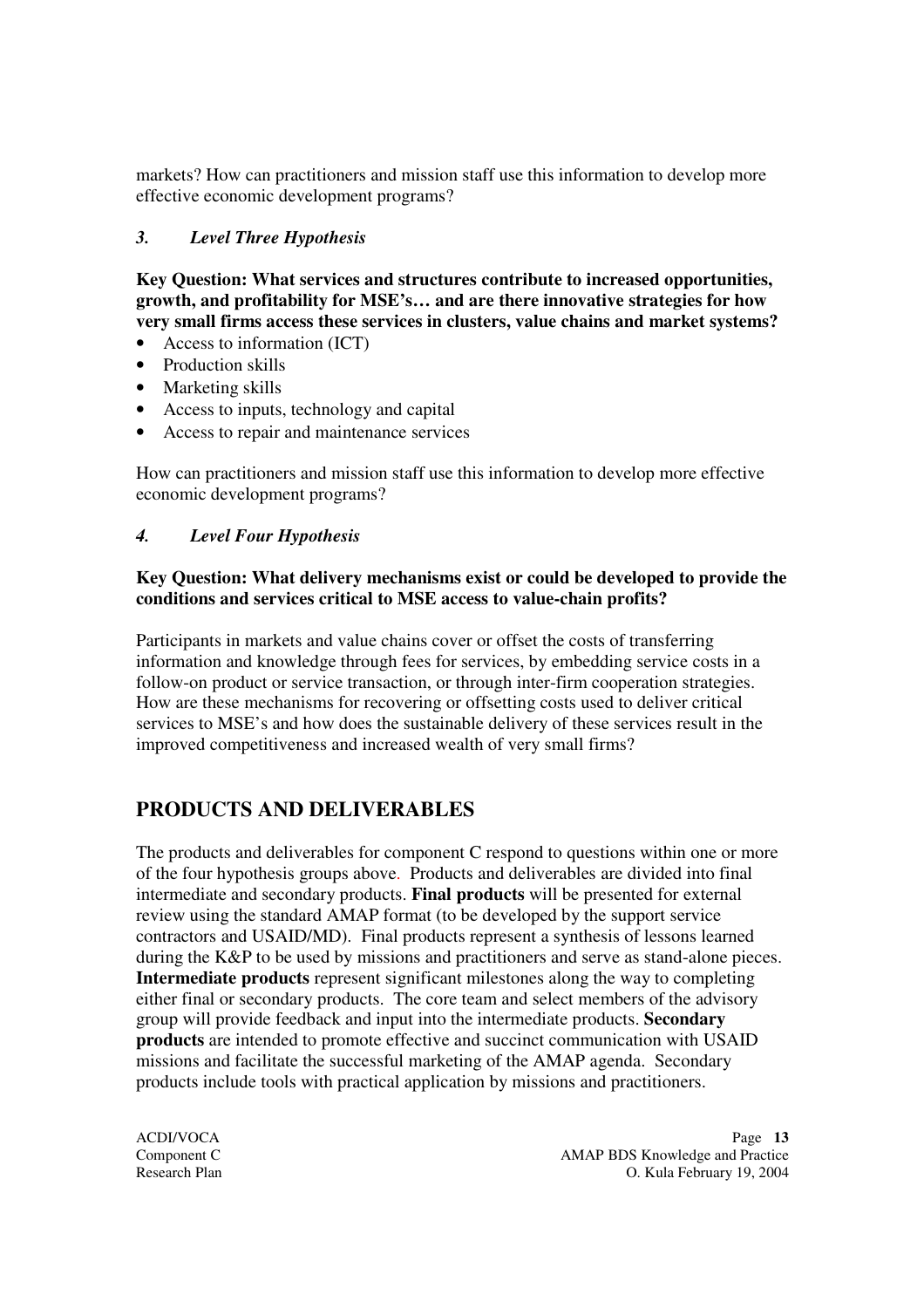The remainder of this section presents products and deliverables under the components C research plan. The products are divided into three sections by product level, final, secondary and intermediate. All products listed below indicate which of the four hypotheses categories the product addresses.

#### *Final Products:*

- **1.** *Strategy paper: Integrating small firms into productive markets and economic growth strategies.* This paper (20-30 pages in length) will be based on the literature synthesis paper developed for the component C research plan workshop held January 8-9, 2004. The paper will summarize what is known about factors and determinants of MSE participation in productive value chains and markets, and dynamic trends (with emphasis on global) shaping the structure of value chains. This report will also draw on recent work by Donald Snodgrass and James Winkler and recent World Bank assessments about the effectiveness of micro-level interventions. The conceptual framework is a year one deliverable. This deliverable addresses hypothesis categories 1, 2, and 3.
- **2.** *Mission and Practitioner Guide: Small Firms, Economic Growth, and the Globalization of Markets.* This paper (30-50 pages) will be a synthesis of two phases of activities carried out in years one and two. The first phase is composed of a series of thematic papers titled *Micros in the Marketplace* that will analyze how micro and small enterprises (MSEs) have been successfully integrated into value chains in the context of larger private sector and social development programs. The thematic papers are secondary products and will cover the subjects Trade, Agribusiness (DAI), and Competitiveness (ACDI/VOCA-CARANA). Possible additional thematic papers as secondary products may be contracted for service and environmental industries in years 2 and 3.

The second activity phase will be the execution of case studies which will draw from the initial hypotheses of the thematic papers. The case studies will identify how MSEs participate in and contribute to the productivity of select markets. The case studies will pay particular attention to how MSEs access information, and acquire knowledge through participation in productive markets and assess (using qualitative tools) MSE contribution to the growth and robustness of markets. The initial case studies will look at agribusiness and industrial value chains with local, national regional, and global markets and will be carried out by ACDIVOCA subcontractors CARANA and AFE. Each case study will compare two countries, attempting to isolate for macroeconomic factors. The case study component was titled *In Search of Rents* in an earlier draft of this plan. The *Small Firms, Economic Growth, and the Globalization of Markets* synthesis paper will address Hypotheses 1, 2, 3, and 4.

**3.** *Financing for Growth: the role of capital in MSE investment for growth and an evaluation of several delivery options in rural settings.* Strategy paper lays out the case for integration of BDS and financial services as a precondition for significant enterprise growth and will identify a range of financial services that contribute to both

ACDI/VOCA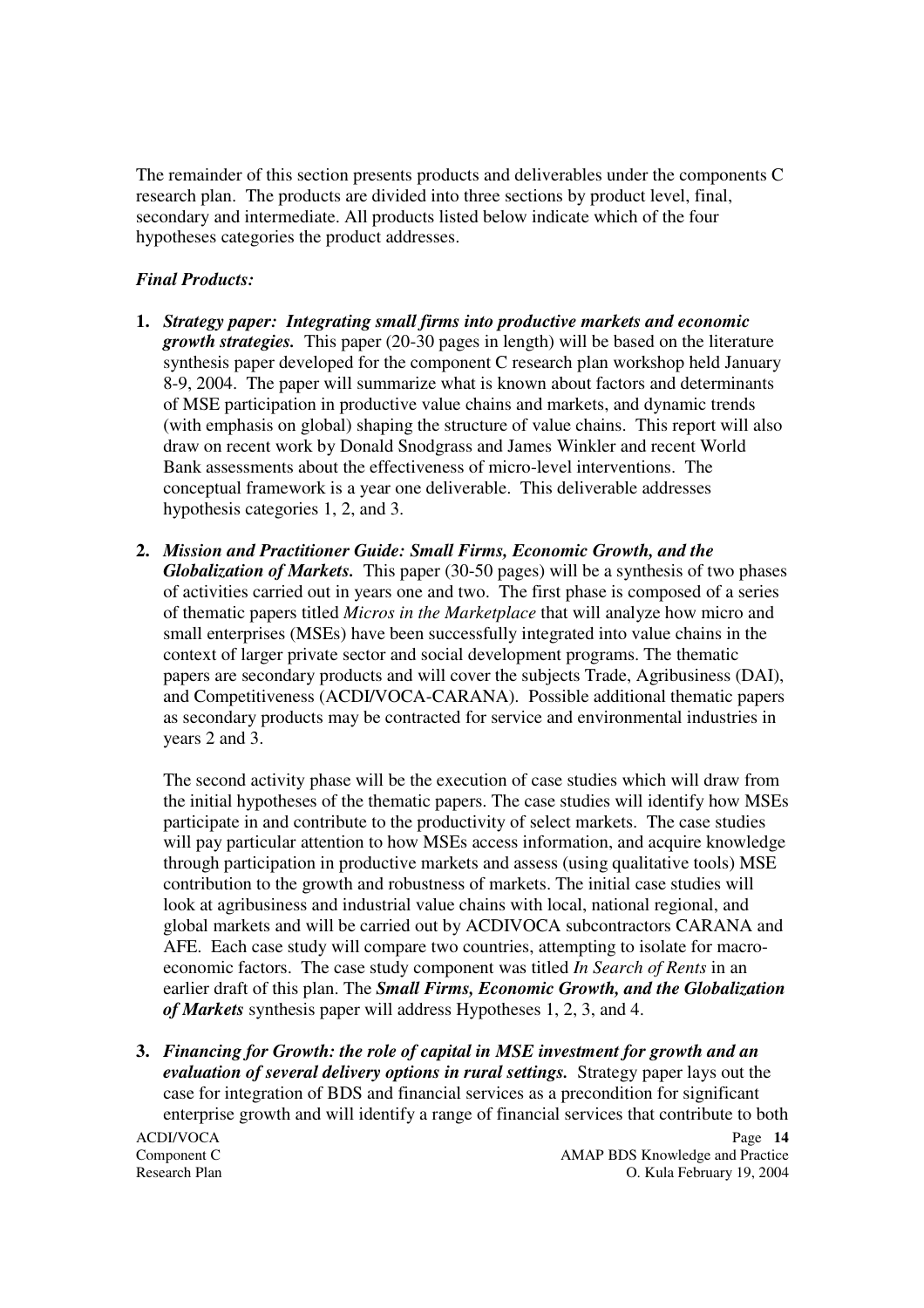enterprise and sector growth linked to other business services. Stakeholder participants in value chains other than commercial financial institutions offer many if not most of these. This paper will draw on ACDI/VOCA's participation in the AMAP financial services team. It will include brief case studies in text boxes summarizing several approaches to increasing MSE access to financial services including contractor and input finance, lease financing, grain warehouse receipting and rural and agriculture. financial institutions. This product responds to questions in hypothesis categories 3 and 4.

This paper is also linked to ACDI/VOCA activities in collaboration with AMAP Financial Services contractors. ACDIVOCA will conduct 2-4 field assessments depending on mission demand using component G and mission buy-in funds. ACDIVOCA will use the field assessments to develop an approach for the identification of financial services critical to sector growth. This tool will be developed in years 2 and 3 will be an input into ACDI/VOCA's component B activities.

- **4.** *Design guide for missions and practitioners on facilitating growth and service delivery with multiple cost recovery strategies*. This guide is based on field research which will be conducted by the Louis Berger Group (LBG), a review of the literature, and information collected from other AMAP BDS deliverables. LBG will employ a questionnaire guide and key informant interviews to collect information from existing projects, selected private industries and mission personnel. The AMAP BDS team will provide input into the data collection instruments. The design guide will summarize mechanisms and strategies used by market participants to transfer and obtain information and skills, acquire knowledge, create growth and generate wealth through multiple service delivery mechanisms. Service delivery mechanisms include inter-firm cooperation strategies and intermediation services (embedded and fee-forservice delivery). The guide will draw from the experience of participants and donor programs working in value chains to propose strategies to increase the MSE access to information, skills, knowledge, and other services critical both MSE and value chain growth. This product responds to key questions in hypothesis categories 3 and 4 — LBG lead.
- **5.** *Generating Wealth: Toolbox for USAID missions on economic-growth creation strategies that link MSEs into productive markets.* This toolbox and will include secondary and final products from components A, B, C, and D. Each "tool' in the box will be a short *how-to* guide drawn from the best of K&P. The core team will determine the content of the toolbox in collaboration with the AMAP Knowledge management team members. Secondary products will be developed as "how-to" approaches to fit within the guide. An intermediate activity leading to this final product will be the identification of inputs into the final toolbox. The identification of toolbox elements is a planning process that is scheduled for the end of year one. Development of the toolbox itself is scheduled for year three. (Contributors ACDIVOCA, DAI, LBG).This deliverable will address all hypothesis categories as well as key findings from Components A, B, and D.

ACDI/VOCA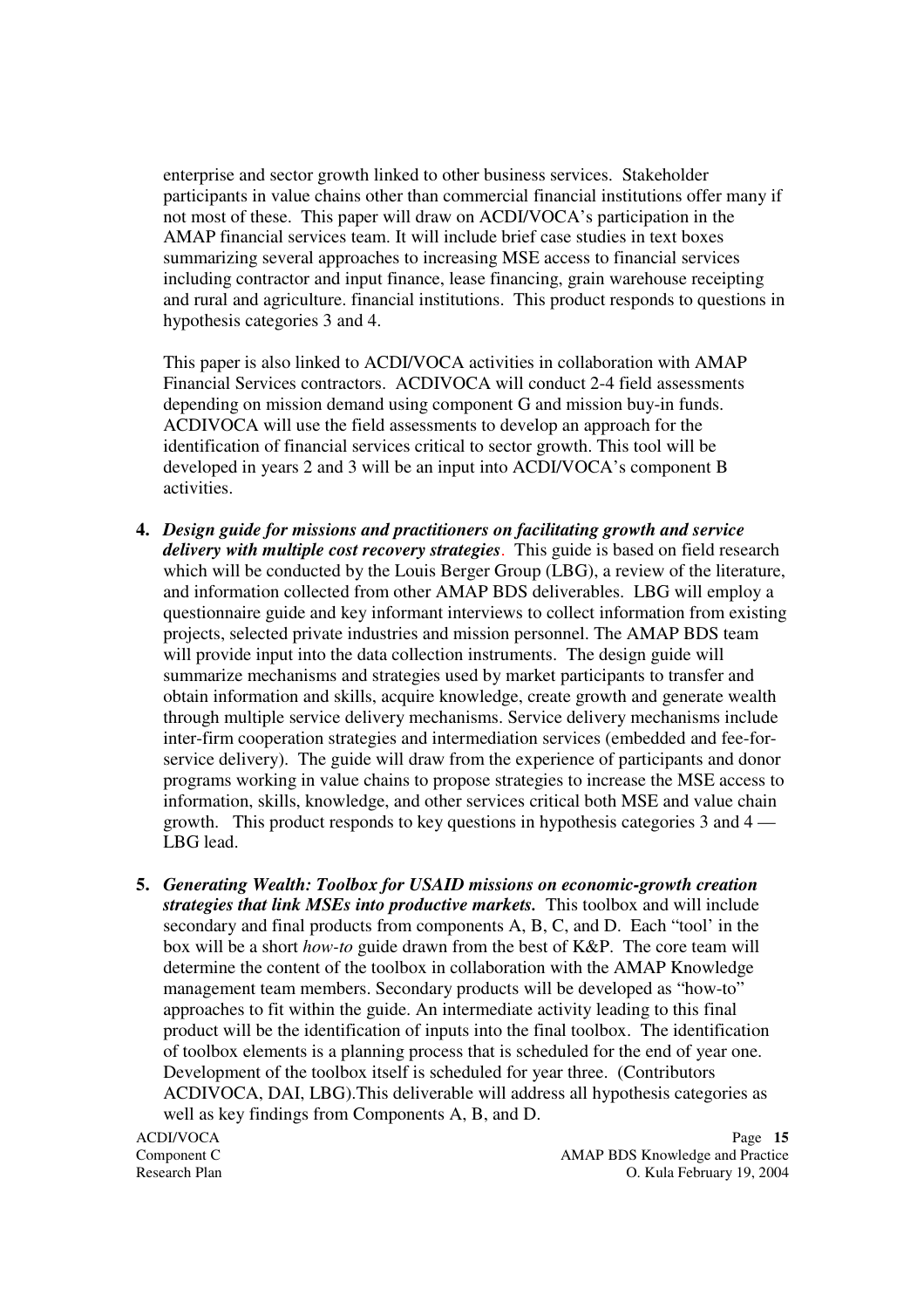- **6.** *Synthesis Paper: Marginalized communities and productive markets*. This product will help missions and practitioners understand the factors that cause communities to be marginal to productive value chains and markets and strategies for enterprises in those communities to more effectively participate in productive value chains. Emphasis in year one will be placed on HIV/AIDS affected and displaced people, refugees, post-disaster and post conflict situations, and geographically isolated communities. This paper will identify strategies that have worked or are working, categorize typical approaches and their strengths and weaknesses, and suggest how the market development principles might best be applied in the context of marginalized groups. Case studies developed as secondary products will be included in this paper. These will be drawn from the SEEP BDSWG, Conservation International, IDS, and LBG experience in post conflict environments. Case studies will be conducted per available funding and mission buy-in. This activity will be led by DAI as a year two or three deliverable. This product responds to hypothesis categories 1, 2, 3 and 4.
- **7.** *The role of intermediation and inter-firm cooperation: opportunities and strategies for efficient service delivery.* This product is based on DAI's proposed deliverable on the *Middleman* and is scheduled as a deliverable for years 2 or 3, with intermediate products scheduled for year 2. The product will be developed as a mission guide for understanding how firms in productive value chains and markets access information, acquire knowledge and form alliances critical to growth. The final product will serve as a guide to missions and practitioners. It is possible that the core team will decided to develop a secondary product from this research activity that will be included in the generating wealth tool-box. DAI will take the lead in developing this product. This product responds to questions in hypothesis categories 3 and 4.

#### *Secondary Products*

- 1. Revised research agenda— BDS K&P team
- 2. Thematic paper summarizing the "Lessons learned on private sector approaches to small enterprise wealth creation" This paper is a synthesis of the literature review and component C workshop—ACDIVOCA
- 3. White paper on LBG stock taking exercise of MD, EGAT, and missions—LBG.
- 4. Financial Service Assessments (1-3) contingent upon mission demand.
- 5. *BDS on the Margins*: A synthesis and strategy paper that summarizes where the HIV/AIDS and BDS fields have been, where they are going and propose strategy options. This paper will be based on a review of the literature, discussions with key informants, and case studies. It will look at private sector approaches to the effective integration of HIV/AIDS affected households into productive value chains and markets and in the use of private sector approaches to increase the critical service delivery to HIV/AIDS affected households—DAI lead. This deliverable will be an input into the final product: *Marginalized Communities and Productive Markets*.

ACDI/VOCA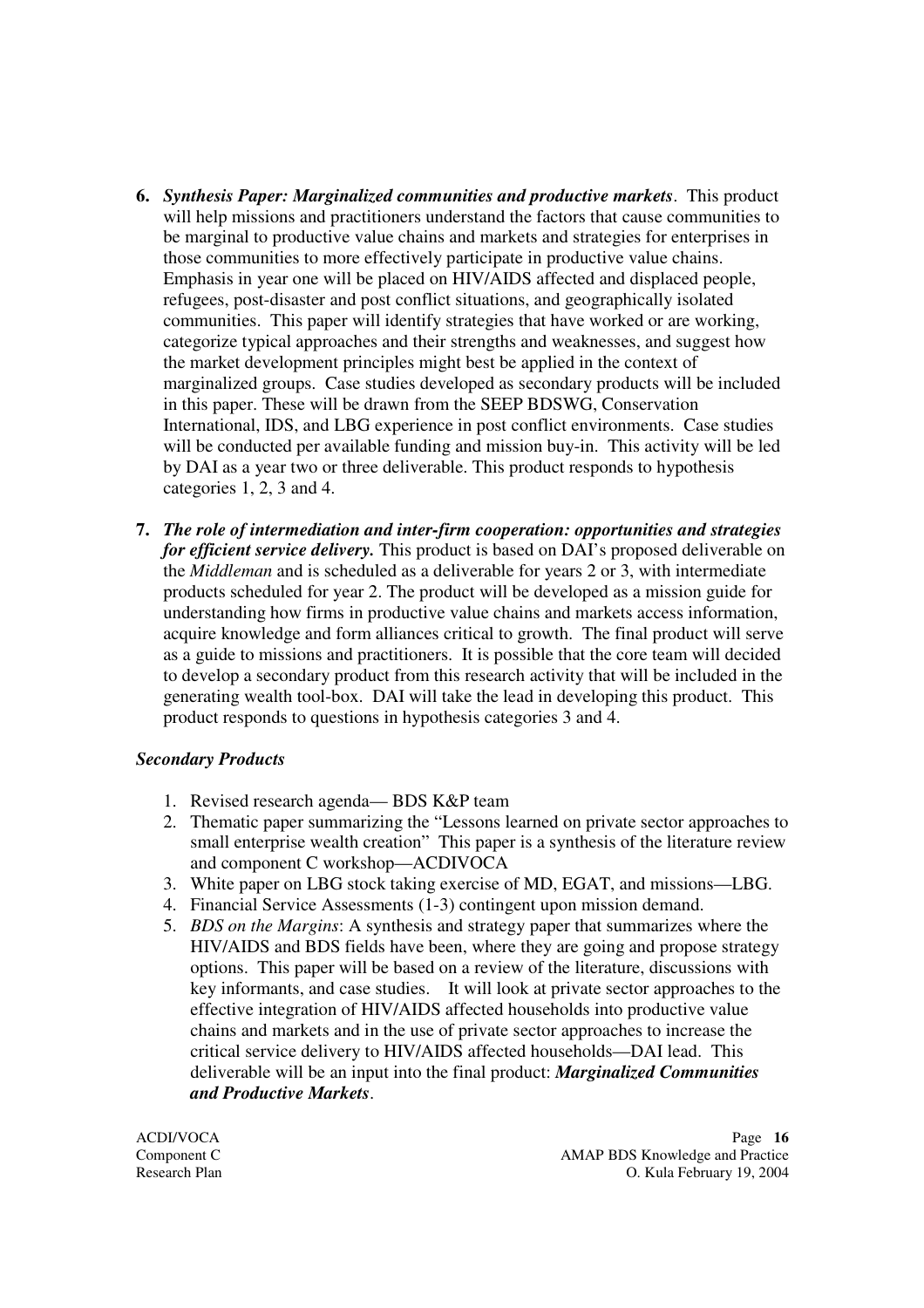- 6. Case study for *Marginalized Communities and Productive Markets*, which will be carried out by ACDIVOCA and subcontractor Conservation International focusing on geographically isolated communities and LBG work in post conflict environments. The number of case studies will be based on mission demand.
- 7. Four thematic papers (10-20 pages) on integrating equitable wealth creation strategies into a range of mission programmatic objectives:
	- a. Trade and Globalization—DAI
	- b. Agribusiness including export—DAI
	- c. Competitiveness—ACDIVOCA, CARANA
	- d. Natural resource management—ACDIVOCA, CI, IDS,(TBD year 2 or later).

### *Intermediate Products*

- 1. Workshop on Value Chain and market approaches to wealth creation for MSE's —ACDIVOCA.
- 2. Annual Component C workshops—Core Team, Advisory Group and Mission Staff
- 3. Refinement and revision of research plan—Core Team
- 4. Draft stock taking guidelines—LBG with input from Core Team
- 5. Selection of missions for stocktaking exercise— LBG with input from Core Team
- 6. Case study framework—DAI with other members of BDS K&P team in collaboration with Knowledge Management team assuming KM team preparedness.
- 7. Field and virtual interviews with EGAT and mission staff— LBG with input from Core Team
- 8. Mid-stocktaking presentation to BDS K&P team and invited EGAT participants—LBG
- 9. Drafting Of Communications Framework including Case study format—Core Team in collaboration with Knowledge management team
- 10. Establishment of review panel to determine Wealth Creation toolbox content and format— Core Team in collaboration with Knowledge Management team. This activity is scheduled for year 1. The purpose of the activity is to bring together Core Team members towards the end of Year 1's research activities and outline the key components of the Toolbox.

# **COORDINATION OF PRODUCTS AND CONSORTIA**

Component C, *Intervention Design and Implementation Research,* will be conducted by three consortia, led by ACDI/VOCA, DAI, and LBG. ACDI/VOCA will provide overall leadership for both components A and C research, and ensure that the research activities of the two related components are complementary and comprehensive. Comprehensive in this context means that the combined hypotheses and research activities carried out under the two components A and C, will result in useful tools and guides for missions on how

ACDI/VOCA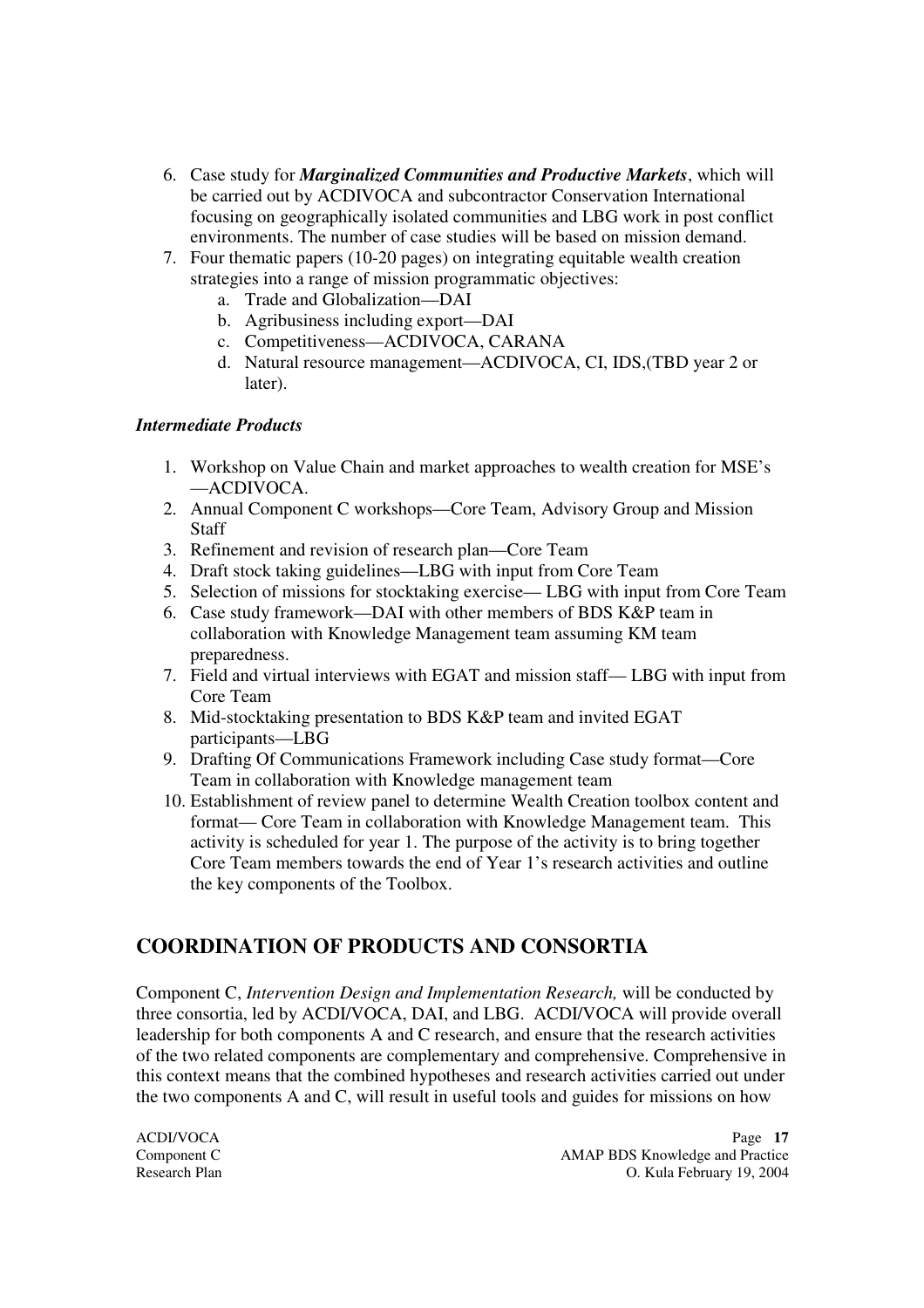to develop and implement more effective projects with economic growth objectives that support the overall K&P vision.

Working on behalf of ACDI/VOCA, Olaf Kula is responsible for the technical direction and management of component C. His responsibilities include:

- developing and finalizing the research plan;
- coordinating the schedule of deliverables;
- revising and refining research plan with other consortia members;
- facilitating meetings and communications with other consortia;
- providing technical oversight to products;
- maintaining communication with USAID's CTO; and
- coordinating with Elizabeth Dunn the research under components A and C.

It is important that the outputs of each contractor fit together to achieve the component C research objectives and address a common set of hypotheses. This will be accomplished by including the following five elements.

- 1. The **core research team**, with representatives from each consortium and the office of Microenterprise, who interact, discuss issues, resolve conflicts as they emerge and take decisions regularly throughout the life of the project.
- 2. Agreement on a **shared research plan**, which includes a statement of the vision, objectives, conceptual framework, hypotheses, and products of the research.
- 3. **Coordinated product sequencing**, so that later products can build on the foundational results developed in earlier products.
- 4. **Planned feedback loops** built into each product group, providing opportunities for all core research team members to receive information about and provide input to the products of other consortia. This planned feedback is organized primarily around the intermediate products.
- 5. **The advisory group** consisting of the Core Research Team, members of subcontractors implementing part of the Component C research, the Component A coordinator, and key researchers whose work outside of Component C contributes to Component C activities and findings.
- 6. **Consensus on field research sites** based on team selection of countries and Mission demand. The Core team will attempt to isolate for exogenous factors such as the macroeconomic environment in selecting locations for component A and C research.

#### *Geographic Locations*

Selection of countries for field research will be vetted by core team members. Criteria for country selection may include:

- 1. Compelling learning rational. Countries with particularly important lessons relevant to the K&P research agenda.
- 2. Selection of at least one country from four different geographical regions (i.e., ANE, LAC, Africa, E&E);

ACDI/VOCA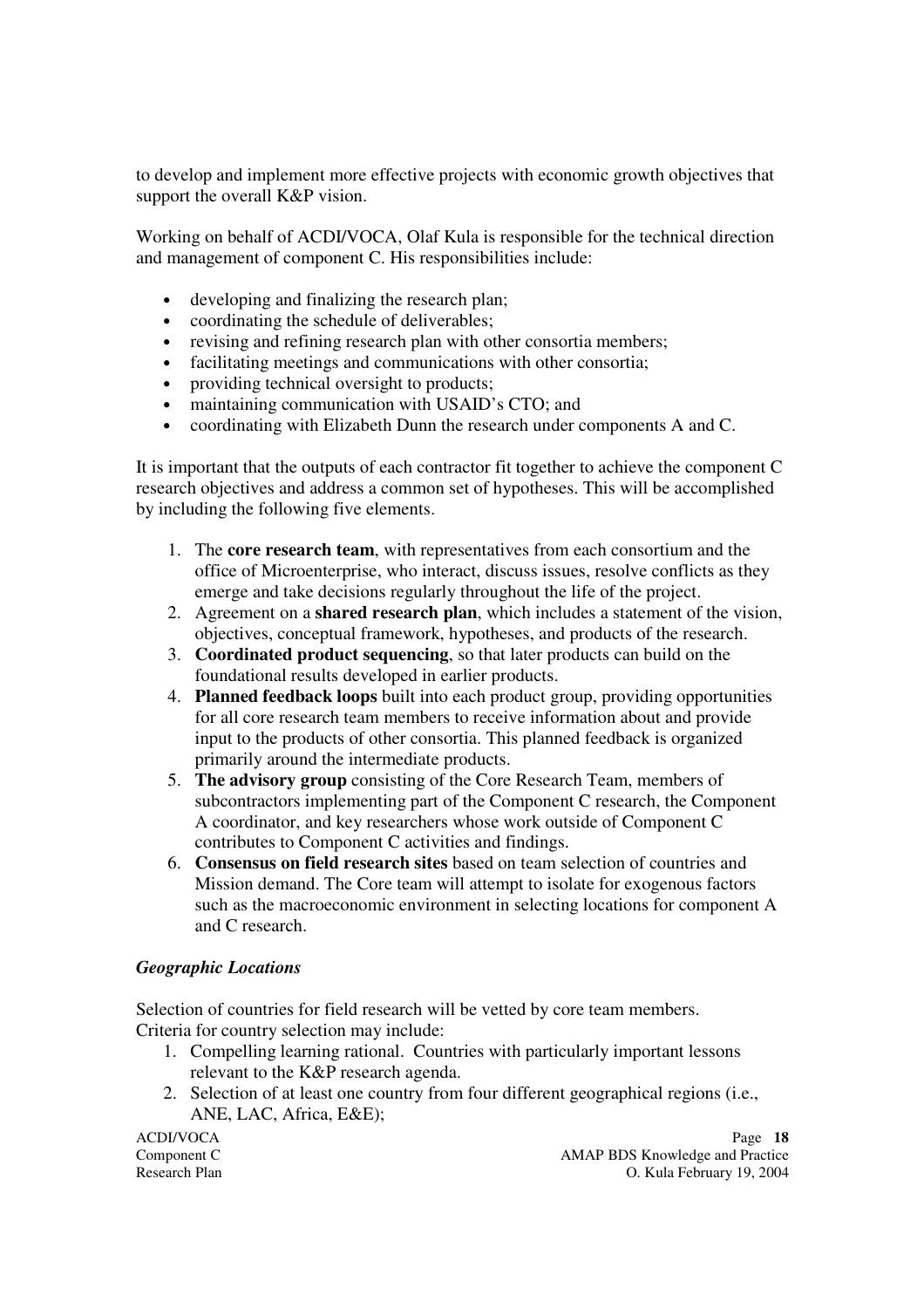- 3. Mission demand;
- 4. Mission willingness to cost-share and/or the potential for current research to influence future mission procurement
- 5. Richness of the available data in terms of sufficient variability to test the key hypotheses;
- 6. Enabling environment. USAID Missions work in the presence and absence of strong enabling environments. Component C activities will attempt to isolate enabling environment influence on hypothesis category questions 1 and 2;
- 7. Experience and existing infrastructure of the implementing contractor(s);
- 8. Relevance for meeting the contextual requirements set by USAID in the task order, namely a) urban vs. rural markets, b) agriculture vs. manufacturing subsectors, and c) open vs. more controlled economies; and
- 9. Cost effective overlap with field research for other components of the AMAP BDS Knowledge and Practice Project.

Missions willing to buy-in to Component A and/or C research agenda will be added to the list of countries if they were not included in the initial country selection.

### *Communication Strategy*

The communication strategy for the *Intervention Design and Implementation Research* component will be built around the MD office's communication strategy developed by Deloitte Emerging Markets. The AMAP BDS team will also work closely where possible with the knowledge management team in the development of formats for the communication strategy. Timely dissemination of secondary products and deliverables to MD is the top priority of the communication strategy**.** These products are aimed at USAID mission personnel, the target audience for the research, and will provide a vehicle for their input. Secondary products and deliverables will be designed to communicate the research findings in a succinct way, usually requiring less than an hour to convey. The final products in each product group will be written for a USAID audience and provide more detailed information on the research findings and their significance for mission programs.

## *Draft Timeline and Events Sequencing*

The table below summarizes proposed research plan activities on bimestrial intervals. Activities to be carried out in the second half of year two and in year three are grouped together as precise dates have not yet be scheduled for these products. Some proposed activities particularly case studies will be programmed in part based on mission demand for those services. These activities are indicated with a '**D'**. A **'P'** indicates that the timing or other aspects of the deliverable still need to be determined by the core team.

ACDI/VOCA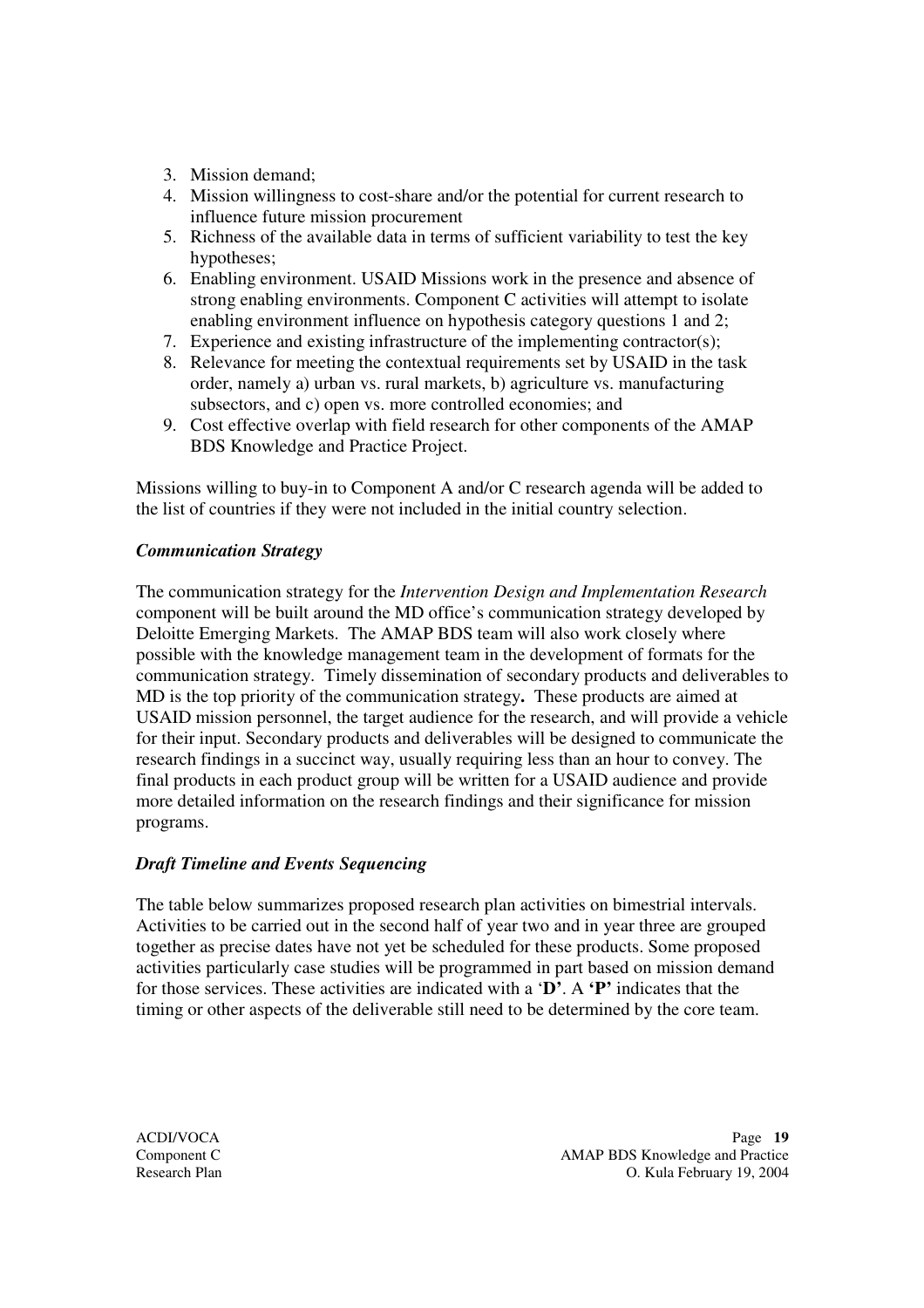|                           |                                                                                    | Lead       | Year                         | Year                        | Year                      | Years     |
|---------------------------|------------------------------------------------------------------------------------|------------|------------------------------|-----------------------------|---------------------------|-----------|
|                           |                                                                                    | Firm       | <u>1:</u><br>1 <sup>st</sup> | $\frac{1}{2}$ <sup>nd</sup> | $rac{2}{1}$ <sup>st</sup> | 2 and     |
|                           |                                                                                    |            | half                         | half                        | half                      | 3         |
|                           |                                                                                    |            |                              |                             |                           |           |
|                           | <b>Final Products</b>                                                              |            |                              |                             |                           |           |
| 1.                        | Conceptual Framework for the role of small                                         | A/V        | X                            |                             |                           |           |
|                           | firms in economic growth;                                                          |            |                              |                             |                           |           |
| 2.                        | Generating Wealth: Toolbox for Missions on                                         | Core       |                              |                             |                           | ${\bf P}$ |
|                           | economic growth creation strategies that link                                      | Team       |                              |                             |                           |           |
|                           | MSEs into productive markets.                                                      |            |                              |                             |                           |           |
| 3.                        | Design guide for missions and practitioners on                                     | <b>LBG</b> |                              |                             | ${\bf P}$                 |           |
|                           | facilitating growth and service delivery with                                      |            |                              |                             |                           |           |
|                           | multiple cost recovery strategies.<br>Mission and Practitioner Guide: Small Firms, | DAI        |                              |                             |                           |           |
| 4.                        | Economic Growth, and the Globalization of                                          | A/V        |                              |                             |                           | X         |
|                           | Markets.                                                                           |            |                              |                             |                           |           |
|                           |                                                                                    |            |                              |                             |                           |           |
| 5.                        | The role of intermediation and inter-firm                                          | <b>DAI</b> |                              |                             | ${\bf P}$                 |           |
|                           | cooperation                                                                        |            |                              |                             |                           |           |
|                           |                                                                                    |            |                              |                             |                           |           |
| 6.                        | Synthesis Paper: Marginalized Communities                                          | <b>DAI</b> |                              |                             | ${\bf P}$                 |           |
|                           | and Productive markets                                                             |            |                              |                             |                           |           |
|                           |                                                                                    |            |                              |                             |                           |           |
| 7.                        | Financing for Growth: the role of capital in MSE                                   | A/V        |                              | X                           |                           |           |
|                           | investment for growth and an evaluation of                                         |            |                              |                             |                           |           |
|                           | several delivery options in rural settings                                         |            |                              |                             |                           |           |
| <b>Secondary Products</b> |                                                                                    |            |                              |                             |                           |           |
|                           | 1. Revised research agenda-BDS K&P team                                            | Core       | $\mathbf X$                  |                             |                           |           |
|                           |                                                                                    | team       |                              |                             |                           |           |
| 2.                        | <b>Stock Taking Exercise</b>                                                       | <b>LBG</b> | X                            |                             |                           |           |
| 3.                        | White paper on LBG stock taking exercise: of                                       | <b>LBG</b> |                              | X                           |                           |           |
|                           | MD, EGAT, and missions—LBG                                                         |            |                              |                             |                           |           |
| 4.                        | Financial Service Assessments (1-3) contingent                                     | A/V        |                              | $\mathbf X$                 |                           | D         |
|                           | upon mission demand.                                                               |            |                              |                             |                           |           |
|                           | 5. BDS on the Margins: A synthesis and Strategy                                    | DAI        |                              | X                           |                           |           |
|                           | paper on the HIV/AIDS and BDS fields.                                              |            |                              |                             |                           |           |
|                           | 6. Case studies for Marginalized Communities and                                   |            | $\mathbf X$                  | X                           | X                         |           |
|                           | Productive markets                                                                 |            |                              |                             |                           |           |
| 7.                        | Thematic papers                                                                    |            |                              |                             | ${\bf P}$                 |           |
|                           | a. Trade and Globalization-DAI                                                     | DAI        | X                            |                             |                           |           |
|                           | b. Agribusiness including export—DAI                                               | DAI        |                              | X                           |                           |           |
|                           | c. Competitiveness-ACDIVOCA, CARANA                                                | A/V        | X                            |                             |                           |           |
|                           | d. Natural Resource Management                                                     | <b>TBD</b> |                              | D                           |                           |           |
| <b>ACDI/VOCA</b>          |                                                                                    |            |                              |                             | Page                      | 12        |